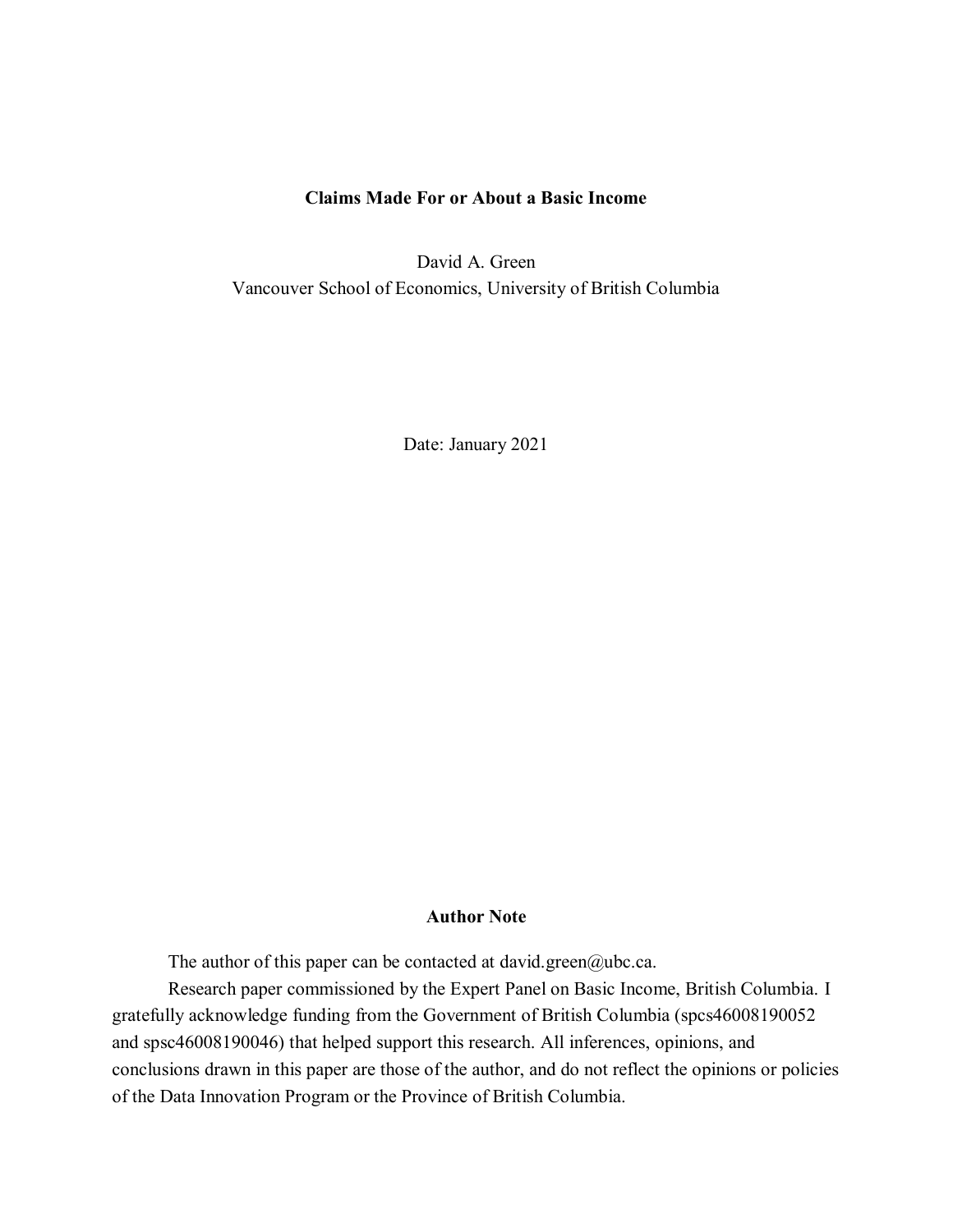### **Abstract**

Basic income has been promoted as an important policy tool for a long list of reasons, ranging from supporting increased entrepreneurial activity to increasing mental health. In this paper, I assess some of the key claims made about the impacts of a basic income: that it is simple to implement by using the tax system; that it reduces the welfare wall, increasing labour supply among IA recipients; that it would increase volunteering and caregiving; that it would improve child well-being, education and development; that it would lead to an increase in entrepreneurship; that it would reduce crime rates; that it would improve health outcomes and reduce health care system costs; and that it would lead to higher wages and better working conditions for low wage workers. I also consider some claims about negative effects, raised by basic income opponents, such as the claim that it would lead to an overall decrease in labour supply in the paid labour market. The assessment is based on the research papers commissioned for British Columbia's Expert Panel on Basic Income. Overall, some of the claims for positive effects from a basic income receive support from the empirical evidence while others do not but even where there are positive outcomes a basic income is often not the most direct way to achieve the outcome and it is often difficult to determine whether a basic income would be better than income received through other, conditional programs.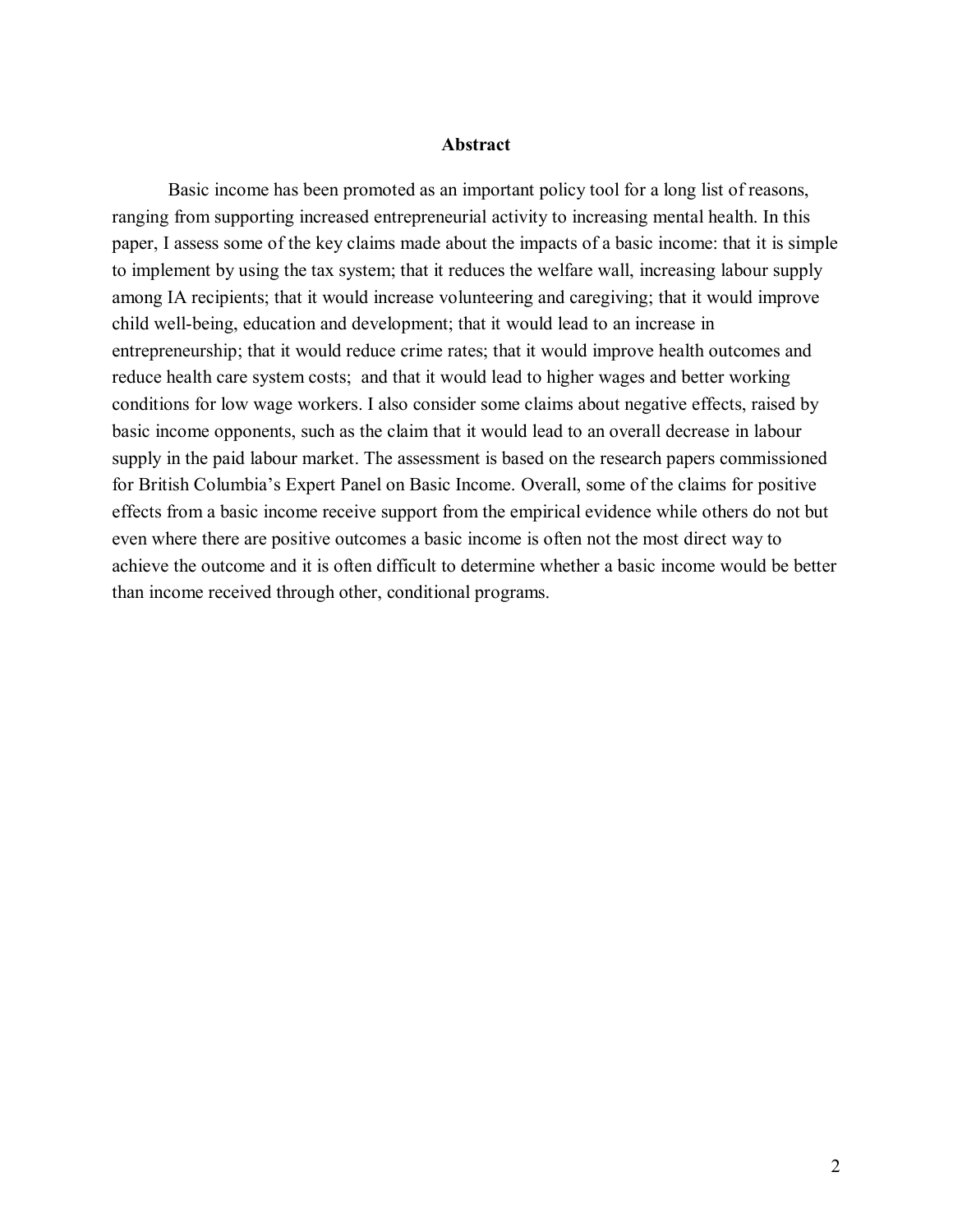### **Introduction**

Basic income has been promoted as an important policy tool for a long list of reasons, ranging from supporting increased entrepreneurial activity to increasing mental health. In this paper, I assess some of the key claims made about the impacts of a basic income. I also consider some claims about negative effects, raised by basic income opponents. The assessment is based on the research papers commissioned for British Columbia's Expert Panel on Basic Income, and the reader is encouraged to look up those papers the Panel's website for detailed descriptions of the evidence as well as extensive literature reviews.

## **1. Using the Tax System Means a Basic Income Is Easy to Implement**

One claim advanced for a basic income is that it can be administered through the tax system, making it more transparent, easier to access, and less costly to administer than other transfer approaches. For example, Philippe Van Parijs, one of the leading advocates for a basic income, states, "… in sufficiently formalized economies with tax systems that work reasonably well, the overall administrative cost of achieving any given rate of take-up among net beneficiaries can safely be expected to be less for a universal scheme than for a means-tested one" (Van Parijs & Vanderborght, 2017, p. 18). In the Canadian context, Forget (2018) similarly argues that "the basic income could be offered at very low administrative cost because it could be delivered through the income tax system" (p. 162)

In recent years, the federal and provincial governments have moved more and more to using the tax system as a benefit delivery system with key integrated elements such as the Canadian Child Benefit (CCB) and the GST rebate. This certainly raises the possibility that a basic income could be delivered simply and at low cost using the same platform. Moreover, as discussed in Tedds (2017), delivering benefits through the tax system has advantages in terms of ease of access, reduced administrative costs, and reduced stigma from benefit receipt. However, this approach faces two key problems. The first is that a substantial proportion of Canadians do not file taxes in a given year, and a non-trivial proportion are not found in tax-related administrative data at all. If these people are disproportionately the least well-off, then this obviously raises concerns about this approach to delivering what would be the central benefit in a redesigned support system. The second is that the tax system operates at annual frequency, implying a lack of responsiveness to changes affecting people at the time those changes happen. We will discuss each of these issues in turn.

### **People Missed by the Tax System**

Green, Gutierrez et al. (2020) examine the question of who could be missed by a tax based distribution system using linked data from individual tax records (specifically the T1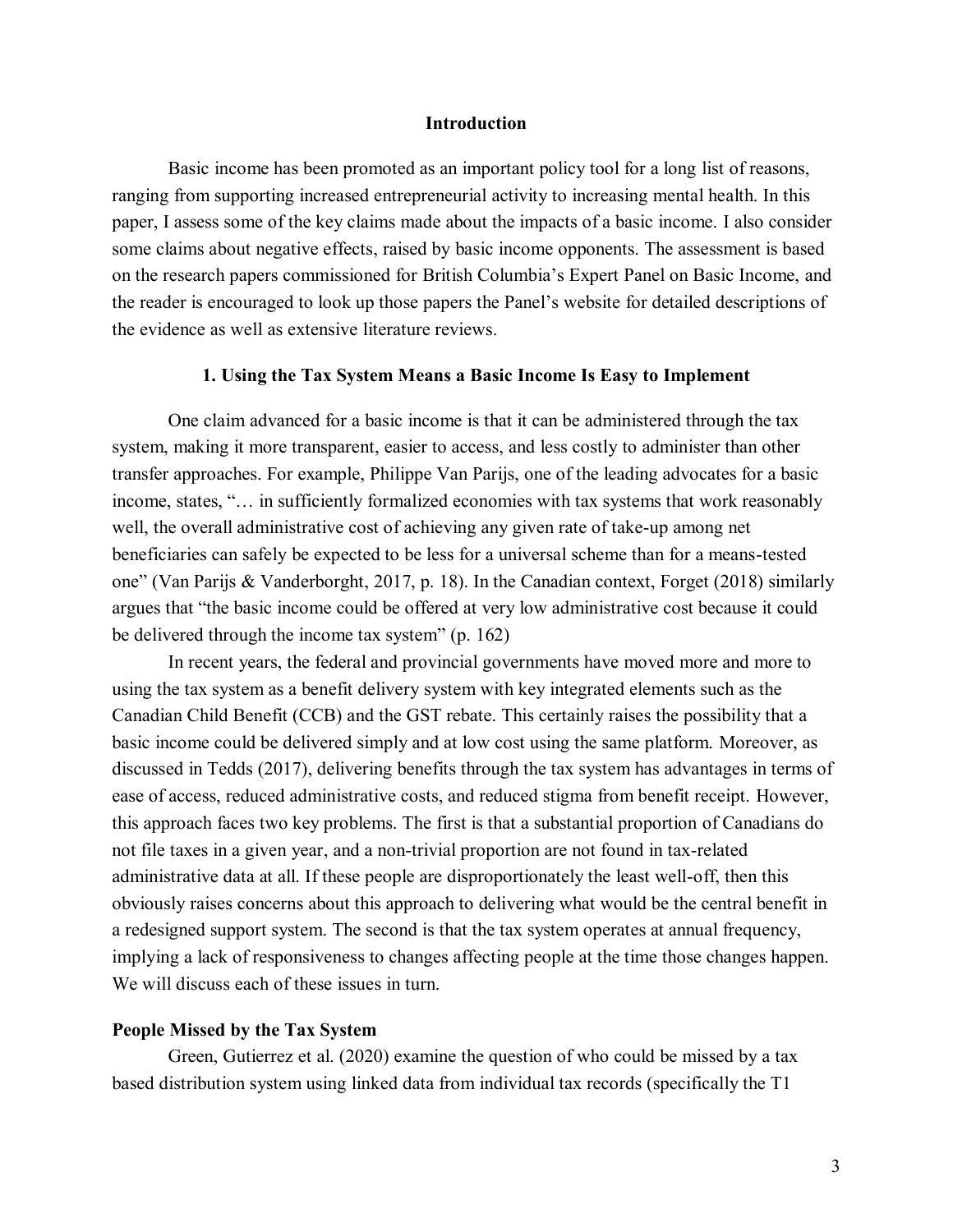Family File [T1FF], containing all information on all T1 forms filed back to 1982), the 2016 census, and death records. In a first exercise, they use a linkage of everyone present in the 2016 census to the T1FF to get a count of people who were captured by the census but did not file taxes for the 2015 tax year. They place people into three categories: Tax Filers for the 2015 tax year; Linked Non-Filers (people for whom there are records in the Canada Revenue Agency [CRA] system but who did not file taxes for 2015; and the Non-Linked (people who are not in the CRA system at all). The income data in the 2016 census is taken from the person's T1, so they impute income for non-filers based on the person's tax forms, such as T4s if they are present, and a combination of information from previous tax years and a nearest neighbour matching to other, comparable people if other tax forms do not exist.

They find that 89.1% of people in the census (over age 19) filed taxes for the 2015 tax year, while 7.4% did not file taxes for that year but were in the CRA system, and 3.5% were not in the CRA system. This fits with results in Robson and Schwartz (in press), who use data from the Canadian Survey of Financial Security to examine patterns of tax non-filing. In the context of that survey, Statistics Canada links the survey respondents to their tax records based on location of residence, age, gender, and some survey responses on income. The cases that Statistics Canada was not able to match are counted as non-filers and amount to approximately 12% of the sample (weighted). They also report numbers from Statistics Canada publications showing that the agency's estimates of non-filing based on census data is around 14%. Their data does not permit a further breakdown of non-filers into the Linked Non-Filers and the Not Linked categories.

Using the imputed income data, Green et al. (2020) find that individuals in the first decile of employment earnings are slightly more likely to be Not Linked (4.1% compared to 3.5% for the population as a whole) but much more likely to be Linked Non-filers (19.2% compared to 7.4% for the population as a whole). The same pattern holds for the Disposable Income distribution.

Thus, what is associated with low predicted earnings and income is not so much being missing from the tax system altogether as not filing in a given tax year. Recall that to be in the Linked Non-Filer state, a person can have current tax year forms from employers or governments while not filing their T1 and/or have filed in an earlier year or simply having a Social Insurance Number but not filing in 2016. It is also worth noting that the people in the bottom earnings decile likely have a strong incentive to file, since they would get the maximum GST credit as well as B.C.'s carbon tax credit. Recall that the table only includes people age 20, so the results do not reflect a lack of access to the GST credit for teenagers.

These results raise three points of interest. First, that there is a significant group at the bottom of the distribution who would be missed by a tax based distribution of a basic income or at least would be missed in some years. Second, those people are not responding to the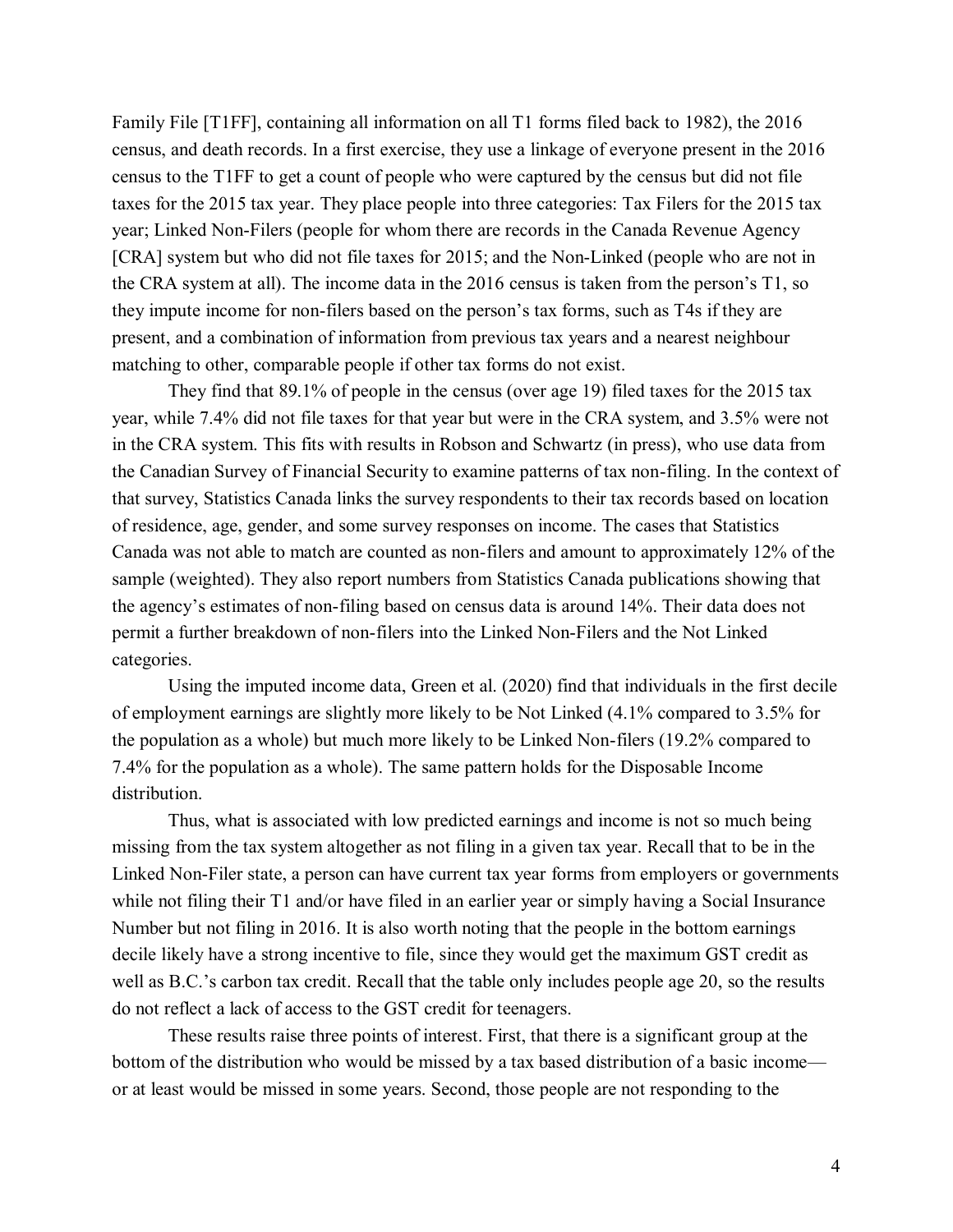incentives of the available tax credits and might not file in response to incentives associated with a basic income. Third, a tax system in which a T1 form is automatically filed for anyone who has information that has generated any tax form in a year would pick up many of the non-filers and address the issues raised here. In the remainder of the income distribution there is a slight Ushape, with those in the top income decile having the highest filing rates. Thus, a "universal" benefit delivered through the tax system would go disproportionately to those higher up in the distribution.

The results in Green, Gutierrez et al. (2020) also show that among Linked Non-Filers in a year, approximately half file taxes in the following year. This implies that non-filing is a relatively persistent state but also that people move out of that state at a sizable rate.

The raw correlations with income carry over to a regression context where individual characteristics such as education and gender are controlled for. In those estimates, a person from a low-income family who does not work during the year is 16 percentage points less likely to file taxes than a person from a middle-income family who does work.

Overall, the results from this first exercise in Green, Gutierrez et al. (2020) point to a conclusion that not being in the tax system at all does not appear to have strong associations with characteristics that would place a person at the bottom of the income and earnings distribution. However, not filing taxes in a given year does have a strong association with having zero earnings and being in the first decile of the family income distribution. The concern, then, is less with people falling through the cracks altogether in the sense of not interacting with the tax and transfer system at all than that the system, at least as currently constituted, generates a systematic and substantial under-filing of taxes by the least well-off.

Of course, this exercise and the one in Robson and Schwartz (in press) are incomplete to the extent that people are not counted by the census or not captured in the Survey of Financial Security. Green, Gutierrez et al. (2020) address this using death records for deaths in 2017 linked to the 2016 census and the 2016 and 2017 T1FF. The idea is that the death records provide a complete accounting for anyone who dies in Canada, providing some insight into how many are missed in census and/or tax records.

Based on the linkage to death records, just over 13% of people who died in 2017 in Canada were not in the 2016 census. As much as 3.6% of people were not in either tax system records or the census. These people are very disproportionately likely to have died from a death of despair (suicide, drugs- or alcohol-related death). In particular, in 2017, deaths of despair made up 4.5% of all deaths in Canada but 17% of deaths for people who are missing from both census and tax data. Notably, while 8% of all deaths did not have an associated T1 record for the 2015 tax year, 27% did not have such a record among those who died a death of despair. Further, the people who died in 2017 who were not in tax or census records were more likely to live in poor neighbourhoods with high proportions of Indigenous people and immigrants and where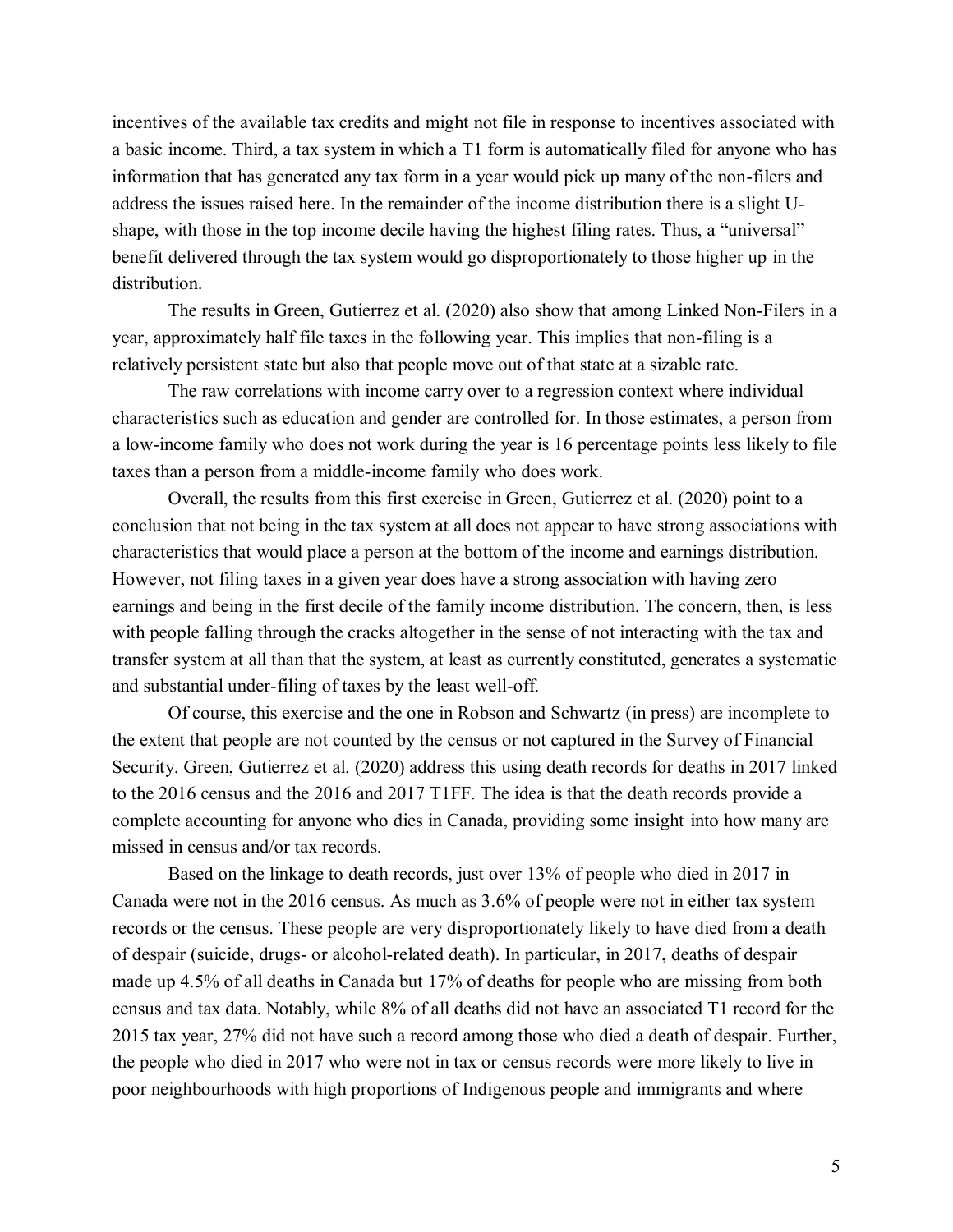geographic mobility rates are high. This suggests that the people missing from both survey and tax data are more likely to be from vulnerable populations than the people who are in the census but are not linked to tax system data. Given that they are missing from both tax-related and survey attempts by the government to contact them, they would likely be a particularly difficult group to reach with tax-based social benefits. The high proportion of them who died from deaths of despair implies that this omission is particularly troubling.

Adding together the Green et al. (2020) estimates of the people not in either tax data or the census to their numbers on people present in the census who are not in the tax system, between 3% and 6.6% of the Canadian population are not known to the tax system at all. Added to the people who do not file taxes in a year, between 11% and 15% of the population are either not in the tax system at all or do not file taxes in a year. These findings complement those in Robson and Schultz (in press), who find that approximately 12% of respondents to a Statistics Canada survey did not file taxes in the survey year.

Taken together, results in Green, Gutierrez et al. (2020) and Robson and Schwartz (in press) imply that delivering a universal benefit through the current tax system would miss a considerable number of people, particularly among the lowest-income and most vulnerable populations. Indeed, a universal benefit would go disproportionately to those with characteristics that put them at the top of the income and resource distributions. Of course, the offering of a sizable basic income would provide an incentive for more people to file taxes. The evidence on the responsiveness to such incentives in the Green, Gutierrez et al. (2020) data is mixed. They find that people with children have higher filing rates, fitting with incentives to do so to get the Canada Child Benefit (though this may also reflect recent actions by the federal government to ensure use of those benefits). However, the low rates of filing among those in the bottom earnings decile point in the opposite direction, since those people have an incentive to file in order to get GST and carbon tax credits.

#### **Problems With Responsiveness**

The second complicating issue with using the tax system to deliver a basic income is responsiveness to negative events at the time they happen. This issue arises because of the annual nature of tax filing and its timing relative to the tax year. These characteristics of income tax filing and assessment can lead to considerable lags between when a person's income falls and when benefits intended to help make up for that fall would be delivered. In the extreme, if a person lost their job in January of, say, 2020, this would not be reported to the tax system until the spring of 2021. If the income drop was persistent enough to imply a very low income for the 2020 tax year, then the person would be assessed as deserving a benefit, which could start to flow in May of 2021 at the earliest—16 months after the initial income drop. Moreover, if the job loss in January 2020 lasted only a few months and the person was able to earn income in the remainder of the year, then any assessed benefits could be small because the income loss is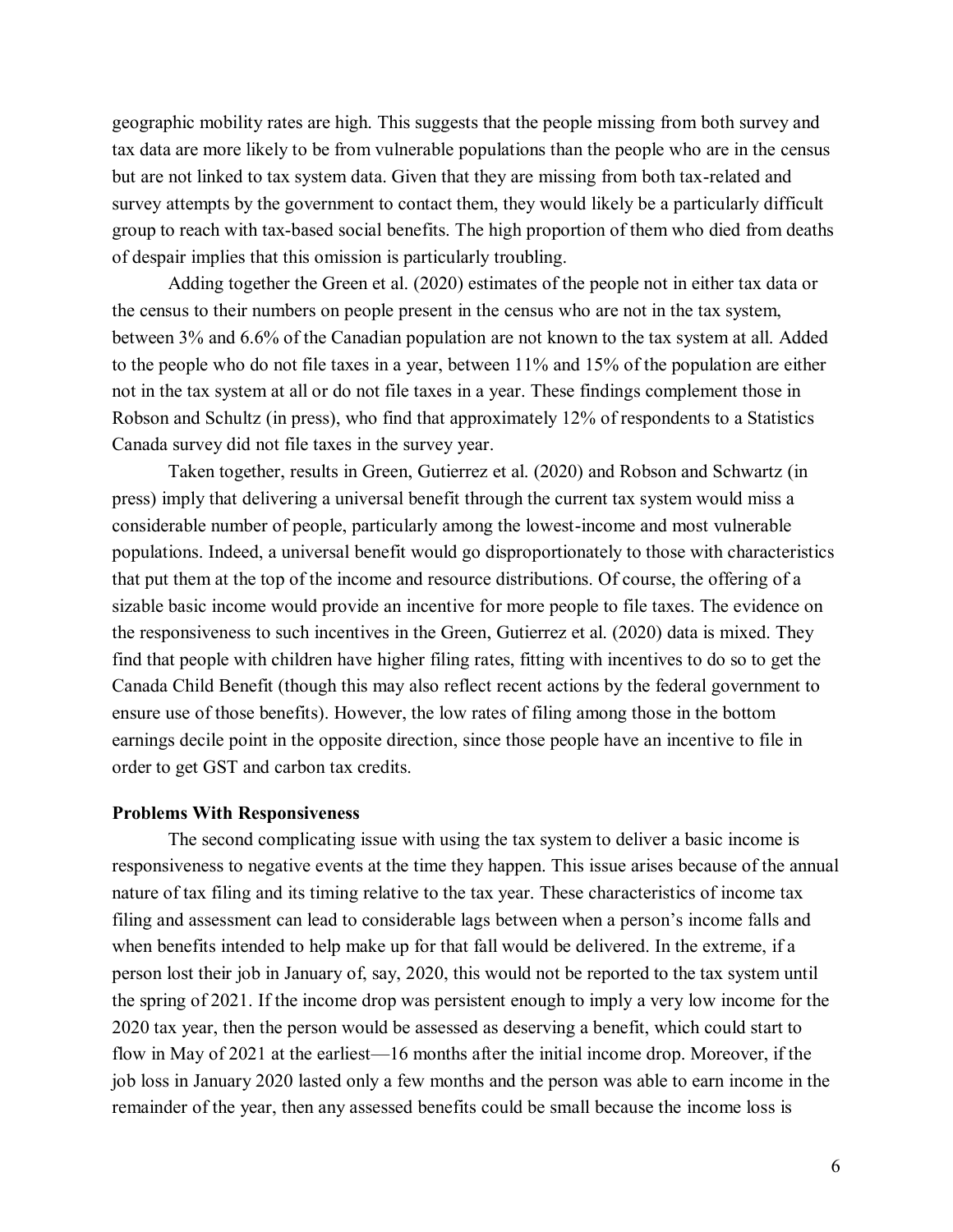averaged with earnings from the rest of the year and would arrive at a time when the person no longer needs them.

Notice that this description of basic income benefits assumes an income-conditioned form of a basic income, with a basic guarantee amount that is reduced as the person acquires income from other sources. A demogrant version of a basic income, in which everyone is sent a cheque of the same size on an annual or sub-annual basis, would not suffer from issues of timing relative to negative events like job loss because the benefit does not vary with time. However, a demogrant suffers from other issues in relation to negative income events. Cost restrictions may mean the demogrant is small relative to the poverty line and certainly small relative to the median income. That would mean that the income drop most households would face (from their regular income stream to the basic income alone) would be substantial. In addition, whether the demogrant was large or small, the fact that it would be paid out on a continuous basis means that people would build it into their regular spending patterns, such as decisions on how expensive an apartment to rent or whether to buy a car. At the point of income loss, then, households would face considerable stress in trying to meet their financial obligations with the basic income alone. In both senses, a demogrant would not be responsive to a negative income shock in a way that would help people with the stress of that shock. What would be needed in that case is something that looks more like insurance—a conditional payment—rather than an unconditional, constant payment.

The problem with responsiveness is recognized by some basic income proponents. Forget (2018) presents descriptions of different paths to a full basic income system, including one in which the provincial Income Assistance (IA) systems remain intact during the transition. She points out that in that case the IA systems can provide immediate responses to negative events like job loss, while the basic income is delivered on an annual basis through the tax system. It is not clear from her description how responsiveness would be addressed once the transition to a full basic income system (and the elimination of the IA system) is achieved. In a sense, this mixed approach highlights the advantages of some version of the current, conditional system over a tax-delivered basic income. Segal et al. (2020) argue, instead, for using a delivery mechanism like that used for the Canada Emergency Response Benefit (CERB) in which people apply (either online or with help) at the time of an income drop and are paid on a "trust then verify" approach. This approach still requires people to have a valid Social Insurance Number, which is not the case for the 3% to 6.6% of people missing from the system in the Green, Gutierrez et al. (2020) analysis. Moreover, the verify part of "trust then verify" has not yet been tested and could involve substantial issues relating to trying to recover overpayments from lower-income households.

Many of the issues related to responsiveness and coverage impair the effectiveness of current delivery of benefits through the tax system. Petit et al. (2020) and others argue that a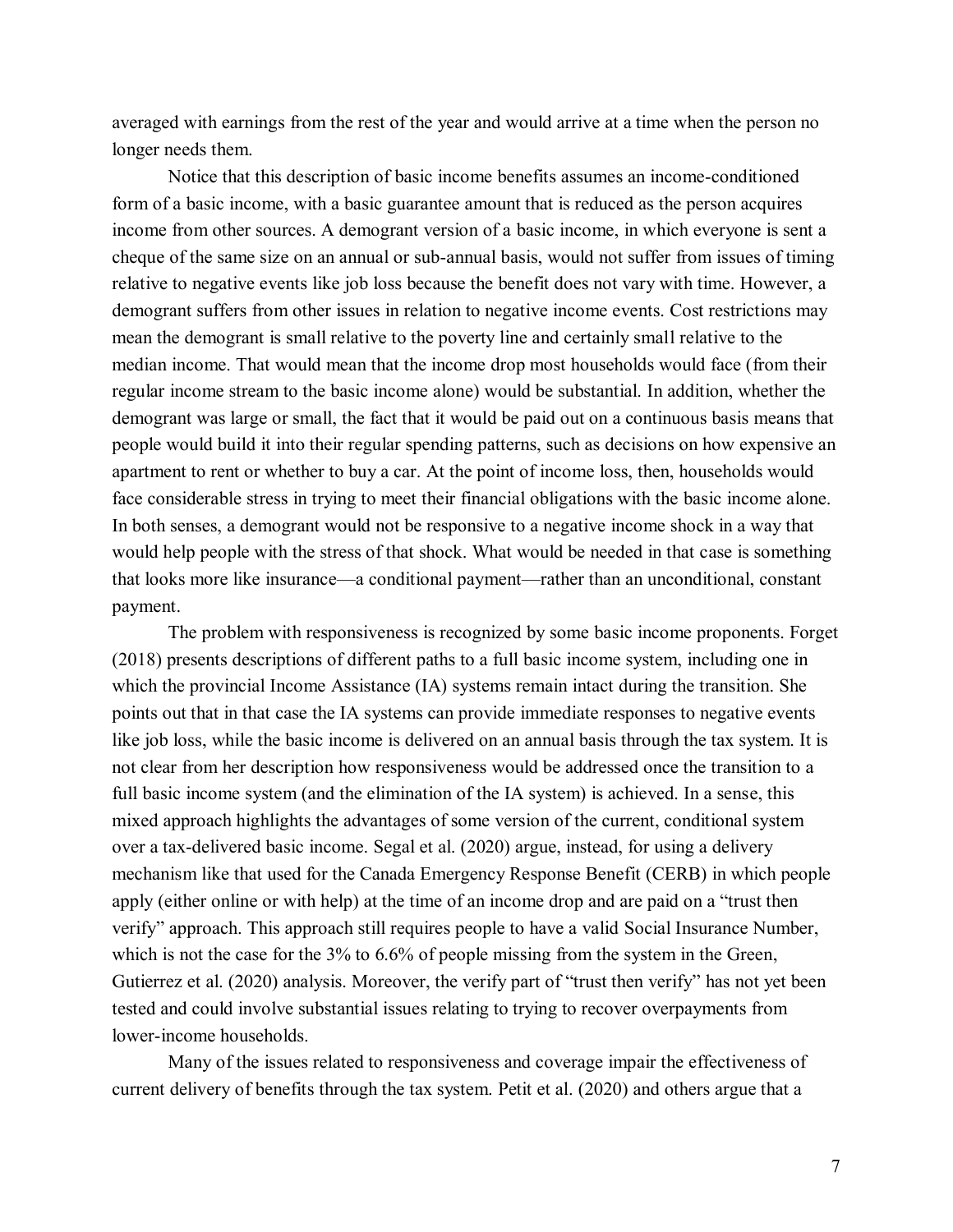continued emphasis of the tax system on benefit delivery (and proposed expansions) imply a need to reform the tax system to include elements such as automatic tax filing and real-time, third-party information filing. Implementing those reforms would make a basic income a more viable approach, though it would still not overcome the issues that we discussed with trying to use a demogrant to replace insurance. It would also not fix issues with the people who are not known to the tax system (or even the census) at all—that is, people for whom there is no information to auto-fill a tax form. Approaches to finding and helping those people are required under any policy approach. Thus, claims about the simplicity of implementing a basic income through the tax system do not apply to this population, at least.

# **Conclusion**

The Canadian tax system as it is currently constructed does not fit with the claim that a basic income could be easily distributed through the tax system. Between 11% and 14% of people do not file taxes in a year and, within that number, between 3% and 6.6% are not known to the tax system at all. This severely hampers the ability to deliver benefits through the tax system to those who need it most. Further, the annual orientation of the tax system means it is not responsive to income problems at the time they occur. Reforming the tax system to include both automatic tax filing and real-time reporting would help with both of these problems, and both are required even without implementing a basic income. If those reforms are implemented, then the claim of ease of delivery of a basic income through the tax system becomes more realistic (which it is not under the current system). But even then, the problem of finding and delivering benefits to people who are not in contact with the tax system implies that a basic income does not have any advantage in helping at least this part of the population and may be less effective than existing IA systems in helping them.

# **2. Claims Related to Work**

A variety of claims are made about the impact of a basic income on work. Proponents argue that it will actually increase the tendency to take paid work through lowering the welfare wall. Opponents argue that it will induce people to work less because they can afford to work less—to which proponents respond that we need to be careful about how we define work: less paid work does not necessarily imply less time spent making productive contributions. People may use the income security of a basic income as a basis for doing more caregiving or volunteering. We will discuss each of these claims in turn.

# **Positive: A Basic Income Would Lower the Welfare Wall and Encourage Work**

Standard transfer programs, like B.C.'s IA program, have a combination of a guaranteed annual income (G) for those with no other income sources and a rate at which the benefit is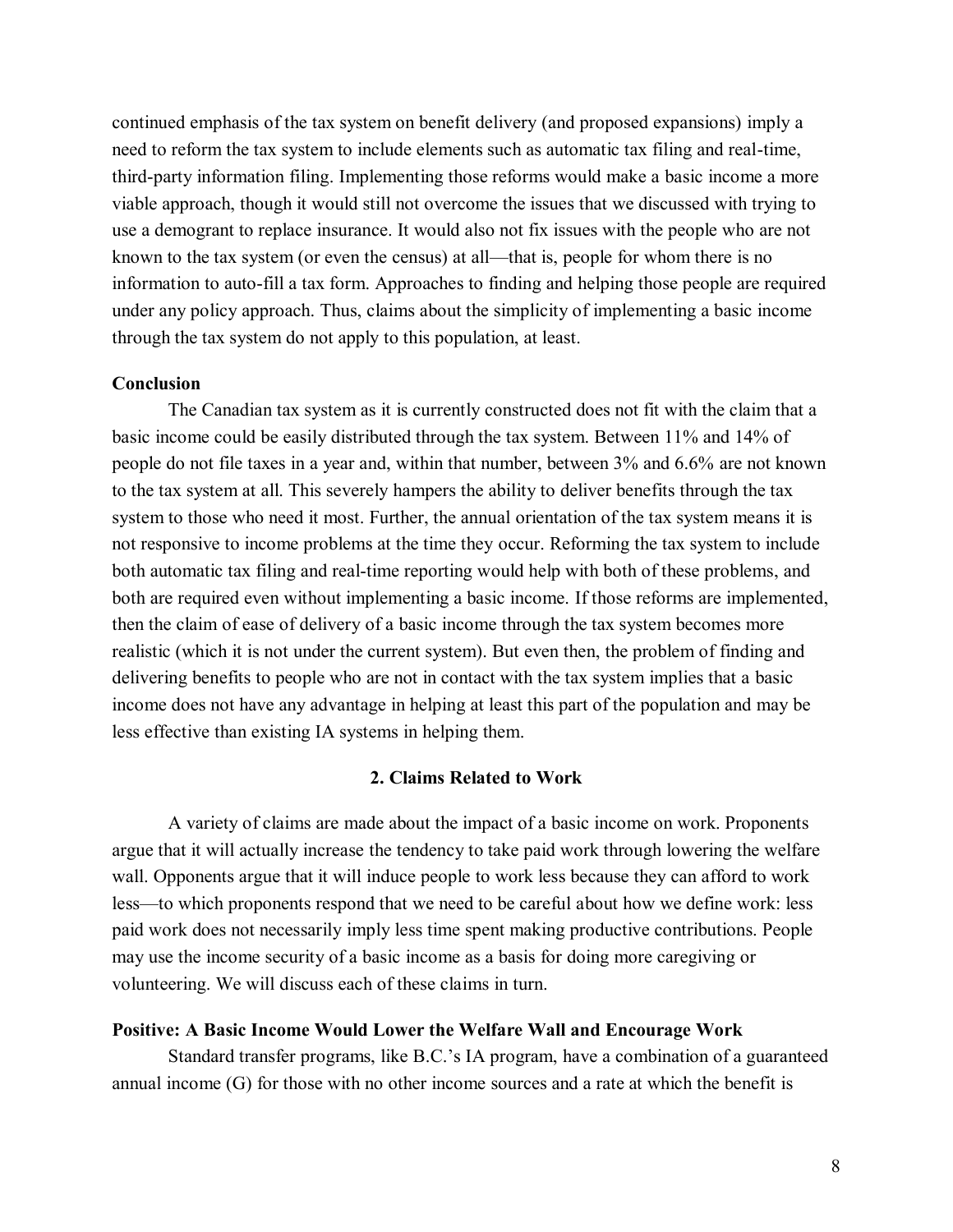reduced as recipients earn other income (BRR). The combination of G and the BRR determine the income range over which benefits are paid out. This will be the range up to BE (the breakeven income level), the level of income beyond which the household does not receive any benefits. G, BRR, and BE are tied together with an iron law, G/BRR = BE. So, for a given G, if BRR is reduced, then BE increases and more people receive benefits. That means that if a government wants to focus its IA expenditures on low-income people, then it will implement a high BRR. But that high BRR is a strong disincentive for those on IA to take up work because they face what are effectively high tax rates on each dollar earned. In B.C.'s case, with a BRR=100%, an extra hour of work has no impact on the person's total income until they reach the BE level. These strong disincentives comprise what is sometimes called the welfare wall—a wall that is made higher by the fact that various kinds of non-income supports such as health supplements are also lost when a person earns enough income to leave IA. There is evidence that the welfare wall has real effects on labour supply behaviour.

Proponents of a basic income argue that a basic income program will lower the welfare wall, inducing more people to work (Van Parijs & Vanderborght, 2017, p. 19). Green, Tedds, et al. (2020) undertook a simulation exercise using administrative data to search for the optimal parameters in basic income systems for reducing the poverty rate. Their results reflect the iron law relating G, BRR, and BE. As the cost the government is assumed to spend on a refundable tax credit (RTC) form of a basic income is raised, the optimal approach for lowering the poverty rate is to raise both G and the BRR—that is, to both have higher benefits for those with the lowest income and focus the payments more on that group, effectively raising the welfare wall. In other words, RTC and negative income tax (NIT) versions of a basic income face the same issue with creating a welfare wall as IA systems. The existence of welfare walls is not an argument for a basic income, at least in these forms; it is a trade-off that any redistribution system needs to wrestle with.

One possible response is that a demogrant version of a basic income avoids high BRRs because the same amount is paid to everyone, so there is not a range of income over which benefits are reduced as earned income increases. This feature of a demogrant, however, is only apparent rather than real. The basic income must be paid for in some way and we show in the section presenting simulation results that a demogrant is a particularly expensive program. To the extent that expense must be covered by income taxes, there will be an increase in tax rates somewhere, even if they are not explicitly tied to the basic income. Thus, a demogrant ends up being effectively equivalent to an NIT or RTC version of a basic income and, as a result, the same arguments we just made about welfare walls hold here as well.

This is not to say the argument about welfare walls is incorrect. In their re-evaluation of Mincome data, Riddell and Riddell (2020) find that the main group in receipt of income assistance benefits in Manitoba at the time (lone parents) did show an increase in their propensity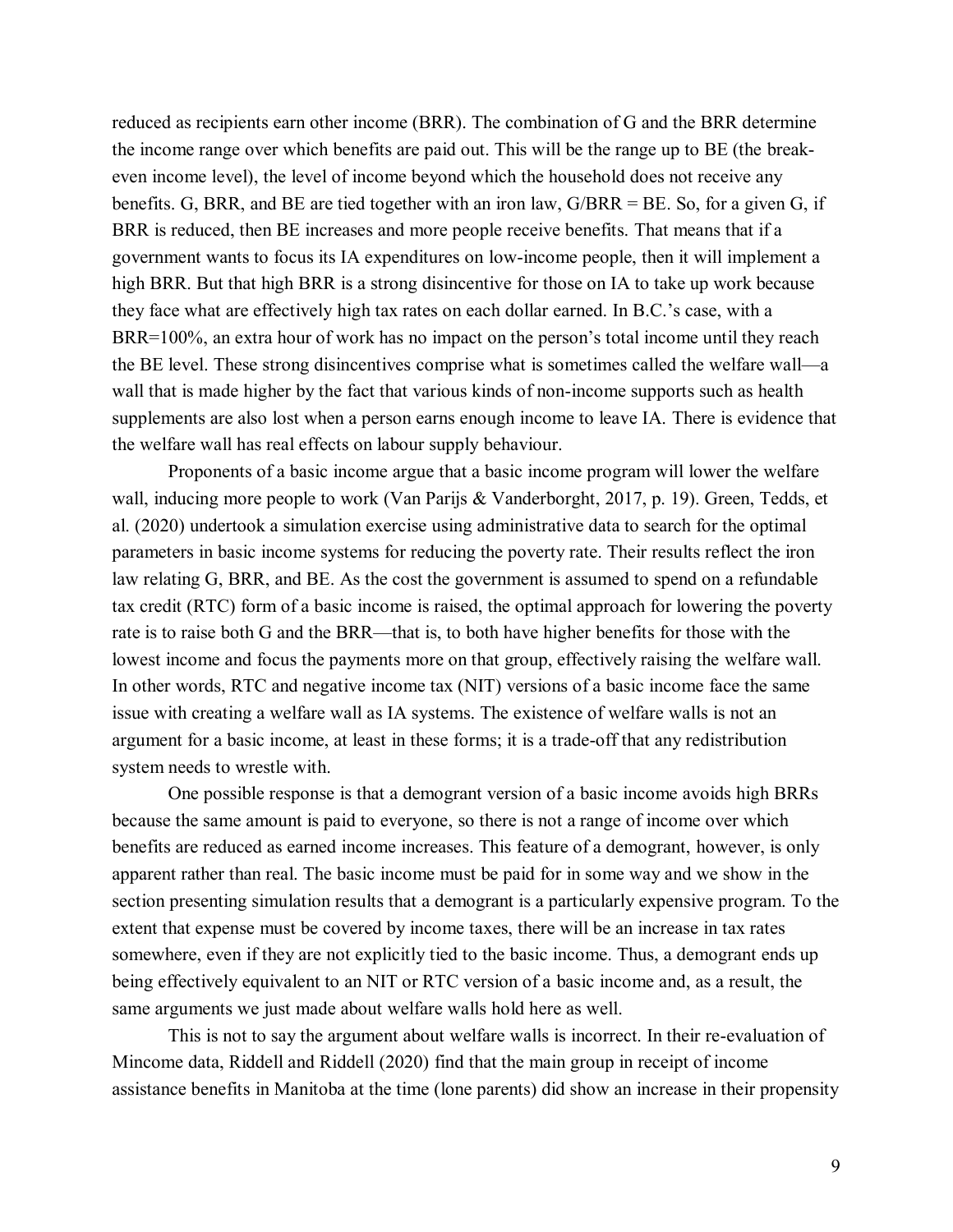to work in paid employment, as the Mincome scheme lowered the welfare wall. Milligan and Stabile (2007), using variation across provinces in the extent to which they clawed back the federal National Child Benefit from income assistance payments (and, therefore, the extent to which they reduced the welfare wall) find that both hours and participation rates of less-educated mothers, in particular, increased when the welfare wall was lowered. But, again, this is an argument about paying attention to BRRs in any program, not an argument in favour of a basic income, per se.

## **Negative: A Basic Income Would Reduce Participation in Paid Work**

The opposite work effect is often raised as a claim by those who oppose a basic income: that it disincentivizes paid work, leading to potential problems for the economy and for the tax revenues to pay for a basic income. Green (2020a) shows that basic economic theory shows that both of these claims can be true at the same time: an increase in the guaranteed income, G, combined with a reduction in the BRR (which is what might one observe if a basic income were to replace IA in B.C.) could induce more participation by those who are in receipt of benefits and not currently working because of a lowering of the welfare wall. At the same time, higher incomes and effective marginal tax rates for people higher up in the earnings distribution means those people will have an incentive to work less. The relevant question is whether people respond strongly to those disincentives, cutting back their hours of work. That response is captured in the elasticity of labour supply with respect to the wage (how much do people increase their hours of work when their wage increases) and the elasticity of labour supply with respect to income (how much do they cut back their hours of work if their non-work income increases). Green (2020a) summarizes the existing literature estimating these elasticities, including the new work by Riddell and Riddell (2020) and other papers with estimates using Canadian data using variation from income assistance programs. That literature points to small labour supply elasticities in general and particularly small ones for people who are currently working above-average hours per week. More specifically, Green (2020) concludes:

Overall, based on estimates in various related literatures and an exercise using those estimates in conjunction with Census data for B.C., a shift to a generous basic income scheme would likely have limited impacts on total hours worked in the economy. It would also likely have small effects in drawing IA recipients into work through lowering the welfare wall. At the same time, there are some groups—notably those without children—for whom predicted hours reductions are somewhat larger. Concerns for those groups could be mitigated by implementing a wage or earnings subsidy in conjunction with the basic income. But the key conclusion is that hours impacts are likely not large enough for them to be the main factor in deciding on whether to adopt a basic income.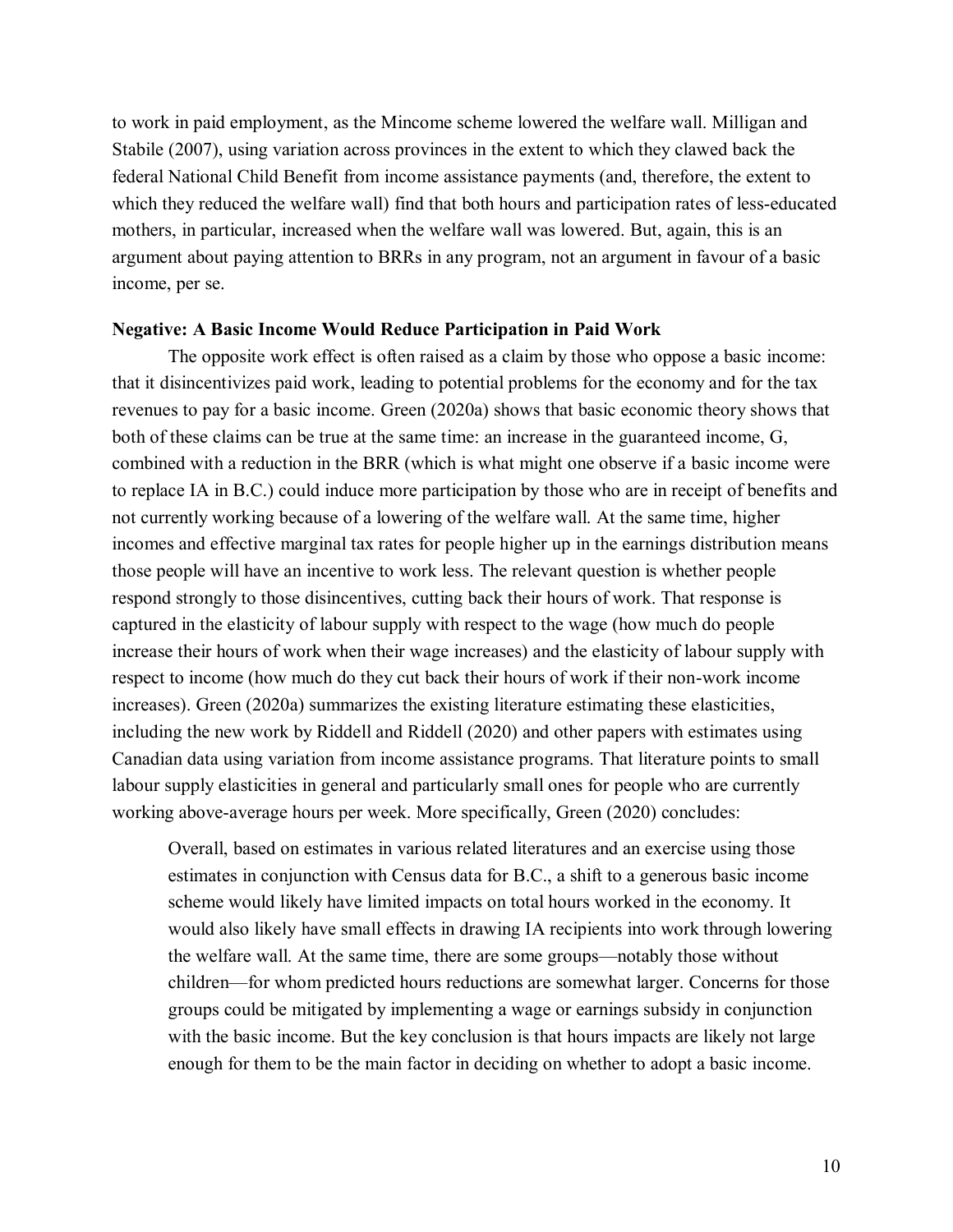Thus, a basic income would likely have negative effects on paid work but not to a large enough extent to justify a strong argument against a basic income.

# **Positive: A Basic Income Would Increase Non-Paid Work Such as Caregiving and Volunteering**

To the extent that a basic income does reduce paid work, it may do so through allowing people to spend more time in caregiving and volunteering. Forget (2018) argues that "some work is important to the well-being of society but is not part of the paid labour market" (p. 90), citing spending time taking care of family members, and spending time in creative or voluntary pursuits. She also argues that some of the time may be spent in leisure but that "wealthy societies can afford to take some of their wealth in the form of a greater quality of life associated with time away from paid labour"(p. 90). The desire to fund the latter through public taxes and transfers is obviously something to be determined through the political process, and we will not try to assess it. However, we can consider at least indirect evidence on non-paid work in caregiving and volunteering.

We do not know of any direct evidence on receipt of transfers and time allocation to caregiving. The closest we have are the responses of parental labour supply to benefits targeting children. In recent decades, Canada has had several child-targeted benefits that resemble various forms of a basic income. Schirle (2015) examines the implementation of the Universal Child Care Benefit (2006), which provided \$100 per month per child under age six to all families regardless of income starting in 2006. The benefit was taxable, so it had differential impact for high- and low-income families. Schirle finds that both hours of work and participation rates declined for mothers of young children, with particularly large effects for less-educated mothers. She also finds some evidence of a shift in expenditures toward child-focused expenditures, fitting with a notion that families responded to the benefits in ways that helped children. However, there is no dataset available to determine whether reduced paid work by mothers was offset by increased caregiving. In a similar vein, Riddell and Riddell (2020) show that in the Mincome experiment, married women with children reduced their mean hours of paid work by approximately 40%. They did not, however, reduce their probability of participation, so it looks as if they cut back on hours of work to spend more time in hours at home (likely in child care). These women report an accompanying increase in life satisfaction. Thus, these results fit with married women shifting their work hours from the market to home. Interestingly, single mothers had entirely opposite patterns: increased hours of work and participation and decreased life satisfaction. For them, lowering the welfare wall seemed to draw them into paid work, but this shift made them less happy. Thus, claims that a basic income would support moves to types of work that are outside the paid labour market are not universally true.

Campolieti et al. (2009) examine volunteering among people with a disability, providing evidence on correlations with different types of disability benefit receipt, education, and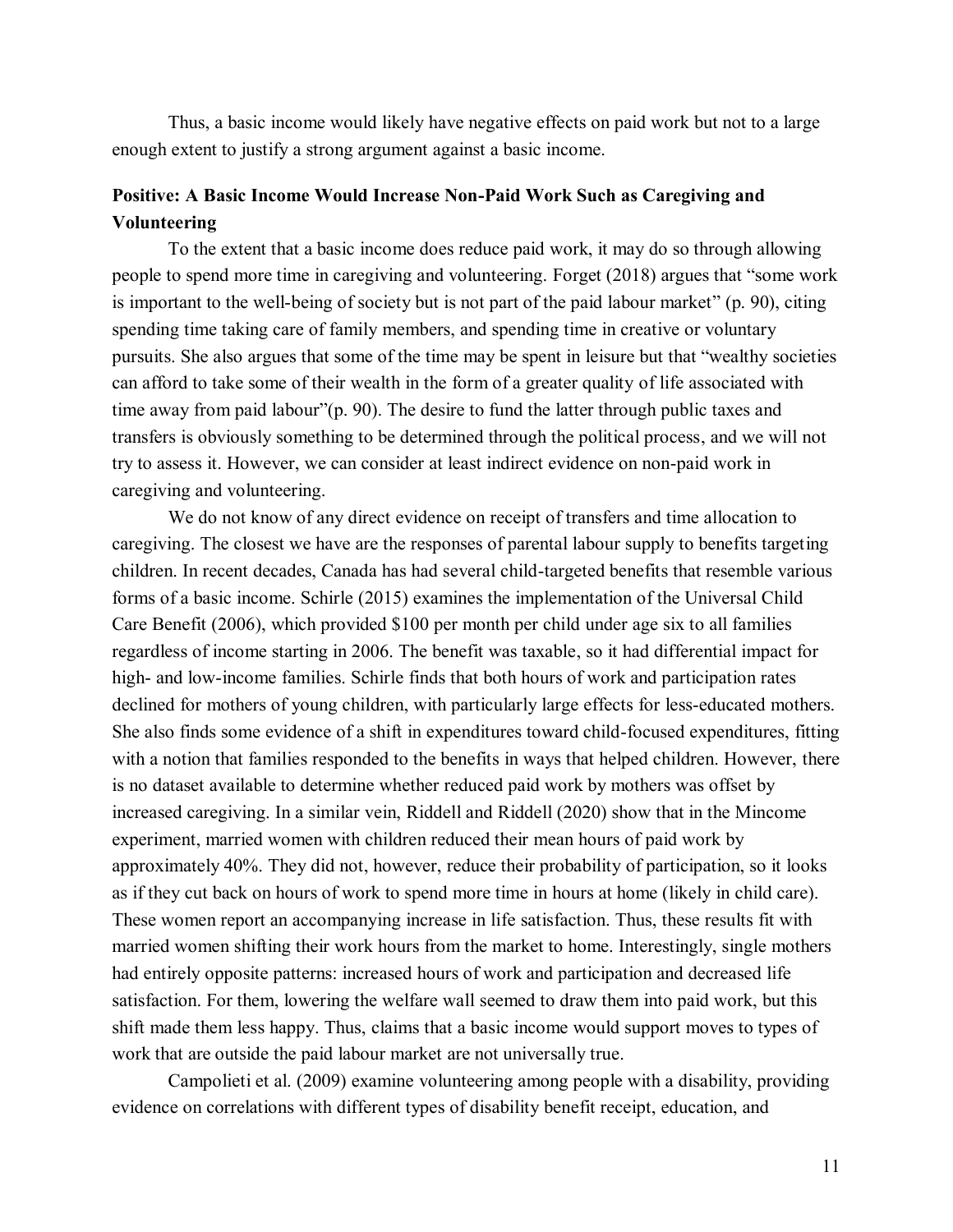household income, among other factors. They find that people who receive benefits from Canada Pension Plan disability benefits (CPP-D) are more likely to volunteer than people with a disability who are not in receipt of these benefits or people receiving benefits from workers' compensation. Since CPP-D does not discourage volunteering while workers' compensation does, they interpret these findings as fitting with the incentives in each system. This might be evidence that a consistent form of transfers (without paid work requirements) can lead to more volunteering, but their data does not have variation that could allow them to identify causal effects of benefit receipt. Moreover, they find no effect of household income on volunteering. Again, there is no way to connect this to the causal effect of income on volunteering (especially since what one needs is potential income rather than realized income), but this correlation may not fit with a volunteering effect of increasing income through, say, a basic income.

In an interesting study, Costa-Font et al. (2018) examine the impact of a Spanish reform that introduced unconditional (on income) supports for people with disabilities. The list of supports included cash benefits for spending on informal caregiving, say, from friends or family (though there was no auditing to make sure of how it was spent). The authors find an increase in the use of informal caregiving after the introduction of the policy. This raises the interesting possibility that a basic income would increase caregiving through an alternative channel other than freeing up time for benevolent acts: people in need of caregiving might spend some of the basic income to pay informal caregivers.

#### **Conclusion**

Overall, there is little direct evidence for the claim of increased volunteering and caregiving in response to a basic income. Increased income assistance or child-related transfers appear to lead to some decreases in paid work on the part of less-educated mothers in particular, but there is no evidence on whether those decreases are matched with increases in caregiving. At the same time, lowering the welfare wall (as would happen with a basic income) leads to mothers working more, so for this disadvantaged population the effects could work in the opposite direction. Volunteering effects are even more uncertain. The direct evidence is on reducing work requirements of benefit receipt, which is feature of a basic income but could also be a separate policy recommendation in its own right. A basic income may also result in the monetizing of informal caregiving, which would likely have adverse effects on community building.

# **3. A Basic Income Would Improve Child Well-Being, Development, and Education**

Forget (2018) presents evidence that children from lower-income households have poorer outcomes in terms of health and education. She argues that this may come partly from direct material deprivation and partly from the unrelenting stress of low and uncertain income streams. She states that a basic income can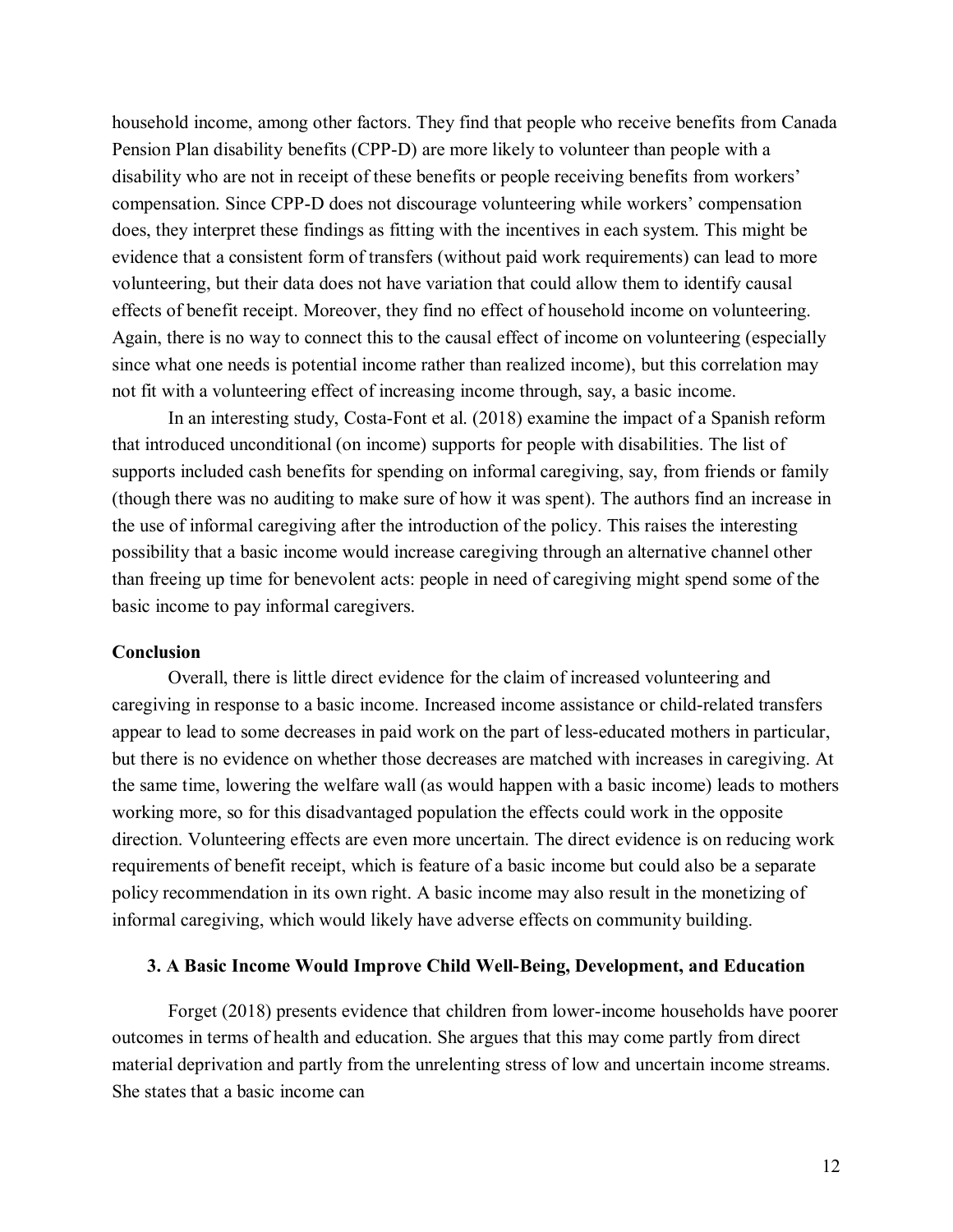address such fundamental issues as material deprivation and income insecurity. A basic income is designed precisely to reduce the debilitating chronic stress associated with these factors. Moreover, a basic income may address some of the social exclusion associated with poverty. People with the resources to allow their children to participate in low-paid internships or to attend university can give their children a fair chance to benefit from opportunities that high income families take for granted. (p. 63).

Similarly, Van Parijs and Vanderborght(2017) state,

Like other ways of making family income more secure, basic income can be expected to have a beneficial effect on children's health and education...by facilitating chosen parttime work and promoting a smoother conciliation of work and family life, it enables parents to devote more attention to their children when this is most needed. (p. 25)

Jones and Stabile (2020) provide both a review of existing evidence on the effects of income transfers on child outcomes and a new assessment of the impact of a universal child benefit in Canada on test-score outcomes for children in B.C. They divide income transfer programs into three types: work-based programs such as the Earned Income Tax Credit in the United States and the Canada Worker's Benefit (CWB); unconditional but means-tested benefits, such as the Canadian Child Benefit (CCB); and unconditional and universal cash transfers such as the Universal Child Care Benefit (UCCB) that preceded the CCB in Canada. Reviewing evidence from various countries (though, with a focus on Canada), they conclude that transfer income improves cognitive, social, behavioural, and physical outcomes for children and infants. The sizes of the estimates vary substantially across studies and there is some heterogeneity in the effects in other dimensions. For example, they conclude that boys tend to benefit more in terms of academic achievement, while for girls the positive estimated effects are more in the realm of behavioural issues such as aggression. Importantly, they see similar-sized effects from work- and non-work-based programs.

In their empirical work, Jones and Stabile (2020) examine the impact of the introduction of the UCCB on the Foundations Skills Assessment tests taken by all B.C. students in Grades 4 and 7. Recall that the UCCB was a universal payment of \$100 per month for all children under age six but it was taxable, so it would have a much greater impact for lower-income families. The fact that it was for children under age six while the outcome is test scores in grades 4 and 7 means the authors are looking at longer-term outcomes of transfers during infancy. They find that the UCCB reduced the test performance gaps between children living in low- and highincome neighbourhoods by as much as 50%.

Forget (2011) examines data from the Mincome experiment for the saturation site at Dauphin, Manitoba. Using provincial enrolment records, she shows that continuation rates from Grade 11 to Grade 12 for high school students in Dauphin increased substantially relative to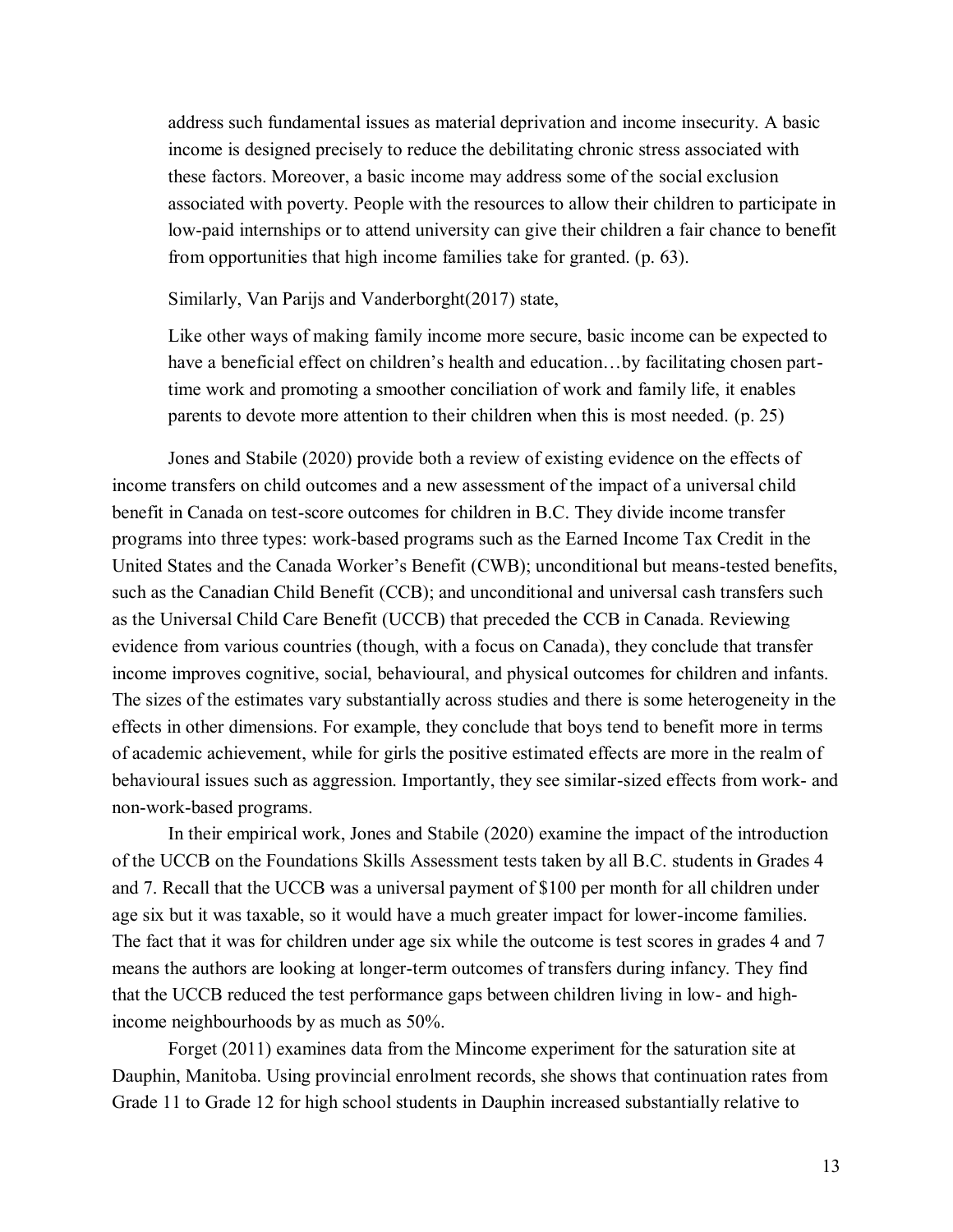students either in Winnipeg or in the rest of the province other than Winnipeg during the Mincome experiment, falling back to prior levels after the experiment ended. She argues that this could have arisen as a result of reductions in perceived risk during Mincome.

These various positive effects on social behaviour, cognitive skills, and education from transfer income could arise through different channels: increased spending on goods related to child health and education; reduced stress in the household; and increases in parental time with children as a result of reductions in paid work. Najjarrezaparast and Pendakur (2020) examine changes in household expenditures for households with below-median incomes as a result of the introduction of the CCB in 2016. They find that the CCB increased income by roughly \$4,300 on average for these lower-income households and that that translated into a \$3,000 (or, roughly, 10%) increase in consumption expenditures. The lion's share of the increased expenditures was on housing and was mainly by households that rented their accommodations. There were also increases in spending on food and clothing—but, notably, only on children's clothing. These patterns are interesting, since they may indicate that families see themselves as most constrained in their spending on housing. Jones et al. (2019) use variation from the various child benefit policies that have been in place in Canada since 1993 to examine impacts on child-related spending. They find evidence of increased spending on education-related goods such as computers and on food. There is also some evidence of reduced spending on cigarettes and alcohol.

We have already seen that increased transfers not tied to work can reduce maternal paid work, though we don't have direct evidence on the extent to which this translates to increased child care. There is also evidence of reduced stress in families, such as reduced rates of maternal depression and, in some papers, lower rates of smoking and drinking.

Jones and Stabile (2020) conclude that there is a considerable body of evidence on positive behavioural, developmental, and educational effects from increased transfer income, particularly for lower-income families. However, as described earlier, the estimated effects are quite similar for the three different types of programs and the variability in estimates is sufficiently high that they argue, "it isn't clear that one can conclude that one type of benefit income delivery system has a much larger impact on child outcomes than another" (p. 8). This is particularly notable when one considers that the paper includes comparisons of work-based and non-work-based benefits, which might, in itself, suggest that parental-time-with-children channels are not the main determining mechanism.

Based on Jones and Stabile's (2020) conclusions, it appears that existing evidence points to substantial returns in terms of child outcomes for providing transfers to low-income households, but there is no clear case that such transfers achieve better outcomes if they are delivered in a basic income form.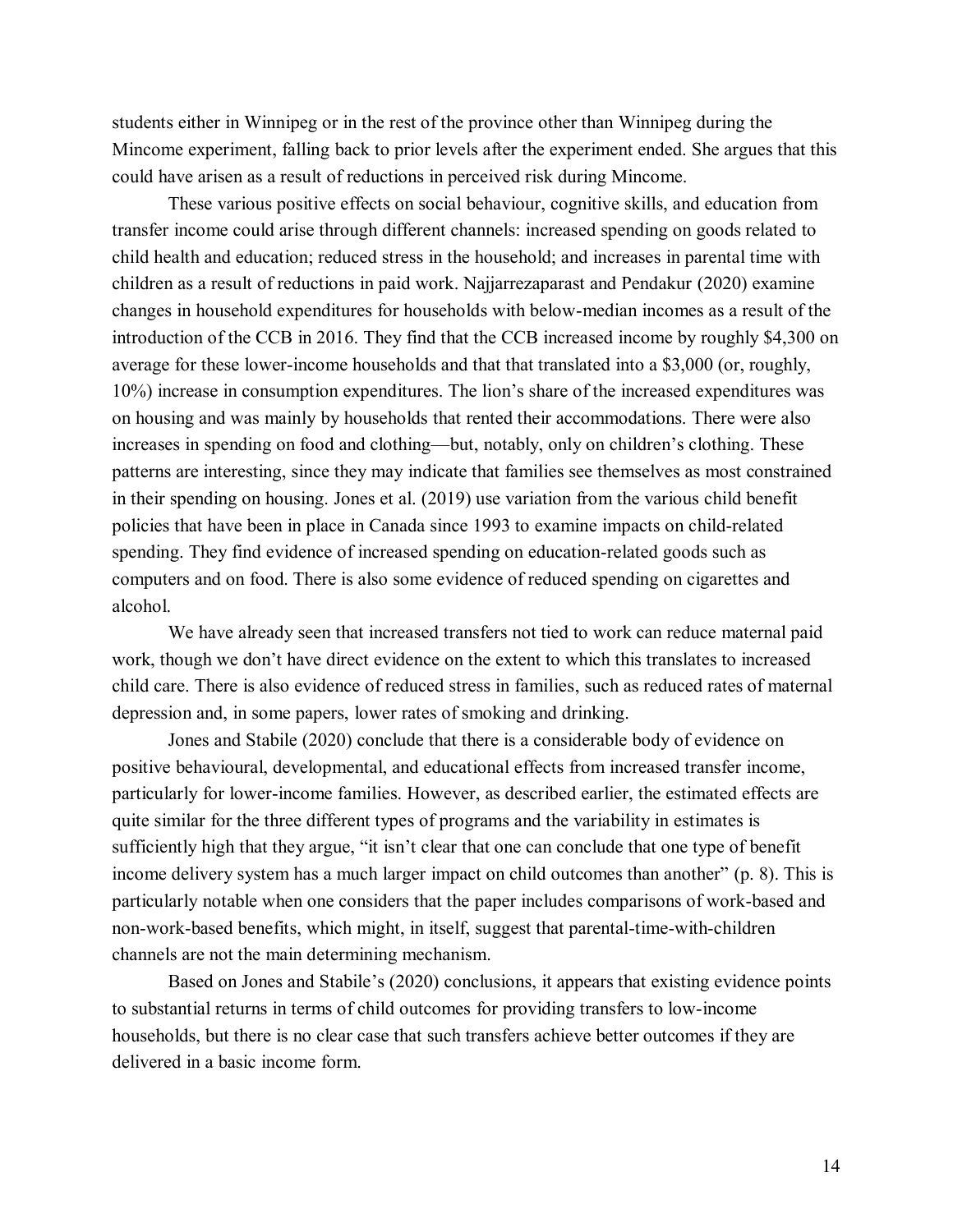## **4. A Basic Income Would Increase Entrepreneurship**

Van Parijs and Vanderborght (2017) argue that "by providing an unconditional floor, a basic income can be expected to help unleash entrepreneurship by better buffering the selfemployed, worker cooperatives, and capital-labor partnerships against the risk of uncertain and fluctuating incomes" (p. 24). Similarly, Standing (2017) argues that "having economic security would make people more willing to take entrepreneurial risks." The argument is essentially that people are not taking enough risks on innovative ideas because of fear of the large income loss consequences of failure. Such an argument implies that entrepreneurial investment is at an inefficiently low level and that providing a basic income would help in achieving an efficient level. More specifically, the argument must be that people who are interested in pursuing innovative ideas are not able to buy the right level of insurance against failure and that providing a permanent income guarantee is the right way to provide that insurance. Supporting the efficient level of entrepreneurial activity is key: we do not want to set up a system where people use society's resources to pursue any random idea that comes to them or, on the other side, to have a system that disincentivizes or blocks people from pursuing productive ideas.

In any discussion of entrepreneurial activity it is important to separate true entrepreneurship, in the sense of pursuing a productive idea that could develop into a firm with many employees, from simply starting a business. In particular, Lester (2020) distinguishes between "necessity" self-employment in which individuals open a small business (usually employing only themselves) because of a lack of options in paid employment and "opportunity" self-employment in which individuals open businesses to pursue an innovative idea. Necessity self-employment is most associated with low individual work characteristics such as low education and pays much lower incomes with higher variability than either opportunity selfemployment or paid employment (Lester, 2020). Necessity self-employment is mainly associated with unincorporated, own-account self-employment, while opportunity self-employment is associated with opening an incorporated firm. The hassle of incorporation is generally seen as only worthwhile if there is a productive idea with upside potential. Green et al. (2020) show that the rates of movement from own-account self-employment to incorporated firm ownership are very low and argue that one should see own-account, unincorporated self-employment more as a (poor) labour market state somewhat related to unemployment than as entrepreneurship. Necessity self-employment is more an employment status of last resort than an attempt to implement an innovative idea.

The division into different types of self-employment is important for discussing the role of a basic income relative to firm opening. As Lester (2020) points out, the own-account selfemployed are a group that appear to need help since they have very low incomes, but they are underserved by income support programs. In particular, by Lester's count, only 2.1% of government spending on active labour market programs targets the self-employed (a much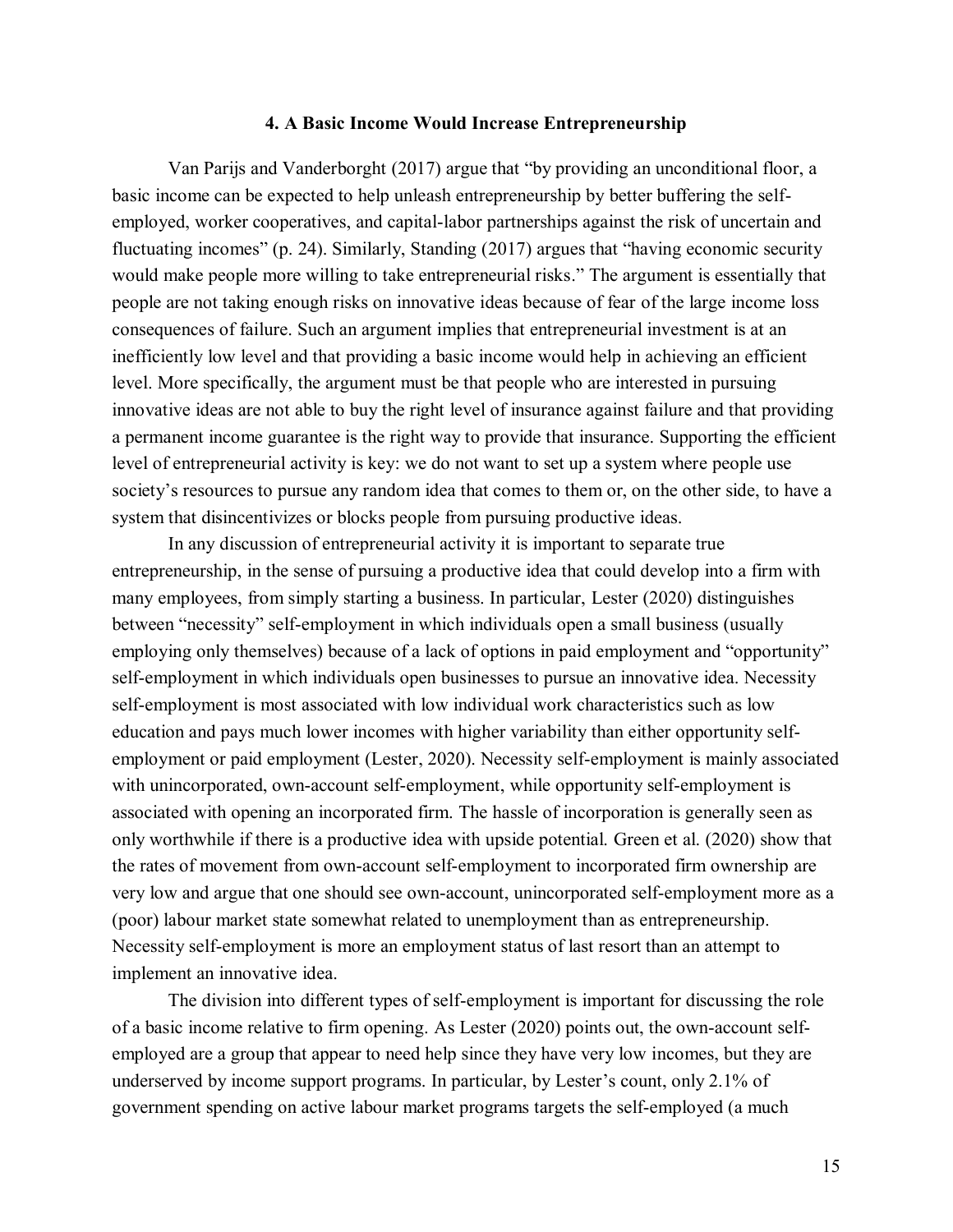smaller proportion than their proportion of all workers), and the self-employed have limited access to employment insurance. Thus, a basic income could be seen as a way of providing support for people in an unfortunate labour market state who currently have few supports. Of course, if a basic income helps make self-employment less risky by providing them with income in periods of business downturn or failure, then entering self-employment will become more attractive. It is not clear whether this would be a good outcome given the arguments that this tends to be a low-income, high-variability employment state and only rarely a path to establishing an incorporated firm. Indeed, it could serve to subsidize the type of unstable employment related to ride-sharing and other "disruptive" technology employment employment that is a source of potential concern in terms of worker rights and dignity.

What about for start-ups of incorporated firms? Lester (2020) argues that one could see concerns for such start-ups in a number of dimensions, including the red tape of incorporating a new firm, difficulties in implementing bankruptcy proceedings, and licensing requirements in some occupations. He argues that B.C. ranks well in terms of costs of opening a business based on international standards and concludes that the province does not have excessive licensing requirements for low-skilled occupations, but that further investigation of these issues for B.C. is warranted. He also points out that a variable income stream, such as might arise in the early years of a firm's life, implies higher average tax payments in a progressive tax system than a less variable stream with the same mean. Based on this, he argues for an investigation into allowing income averaging across years in tax calculations. Acquiring health and work injury coverage could also be problematic for entrepreneurs, reducing the attractiveness of opening a firm. Of course, B.C.'s Medical Services Plan provides coverage regardless of employment status (an advantage relative to the United States) and Fair PharmaCare provides similar help in terms of affording drugs for low-income households—again, regardless of employment status. This suggests that some types of basic services support may be at least as helpful in providing a favourable climate for opening businesses as providing a basic income.

The main argument raised by basic income proponents, though, is essentially about providing a backstop for entrepreneurs taking a chance on a new idea. This brings us back to the question of efficiency and insurance markets. New entrepreneurs cannot buy private insurance against business failure for standard information reasons related to insurance. An insurance company does not have as much information about the functioning of the business and the viability of its underlying idea as the entrepreneur and so will be afraid either that only entrepreneurs who are uncertain that their idea is good will buy insurance (adverse selection) or that entrepreneurs may purposefully drive their business into failure in order to collect the insurance money (moral hazard). The fact that this insurance is not available while employment insurance exists for paid employees tilts the playing field against opening a new business in an inefficient way. We want potential entrepreneurs to bear some of the risk of a new start-up (to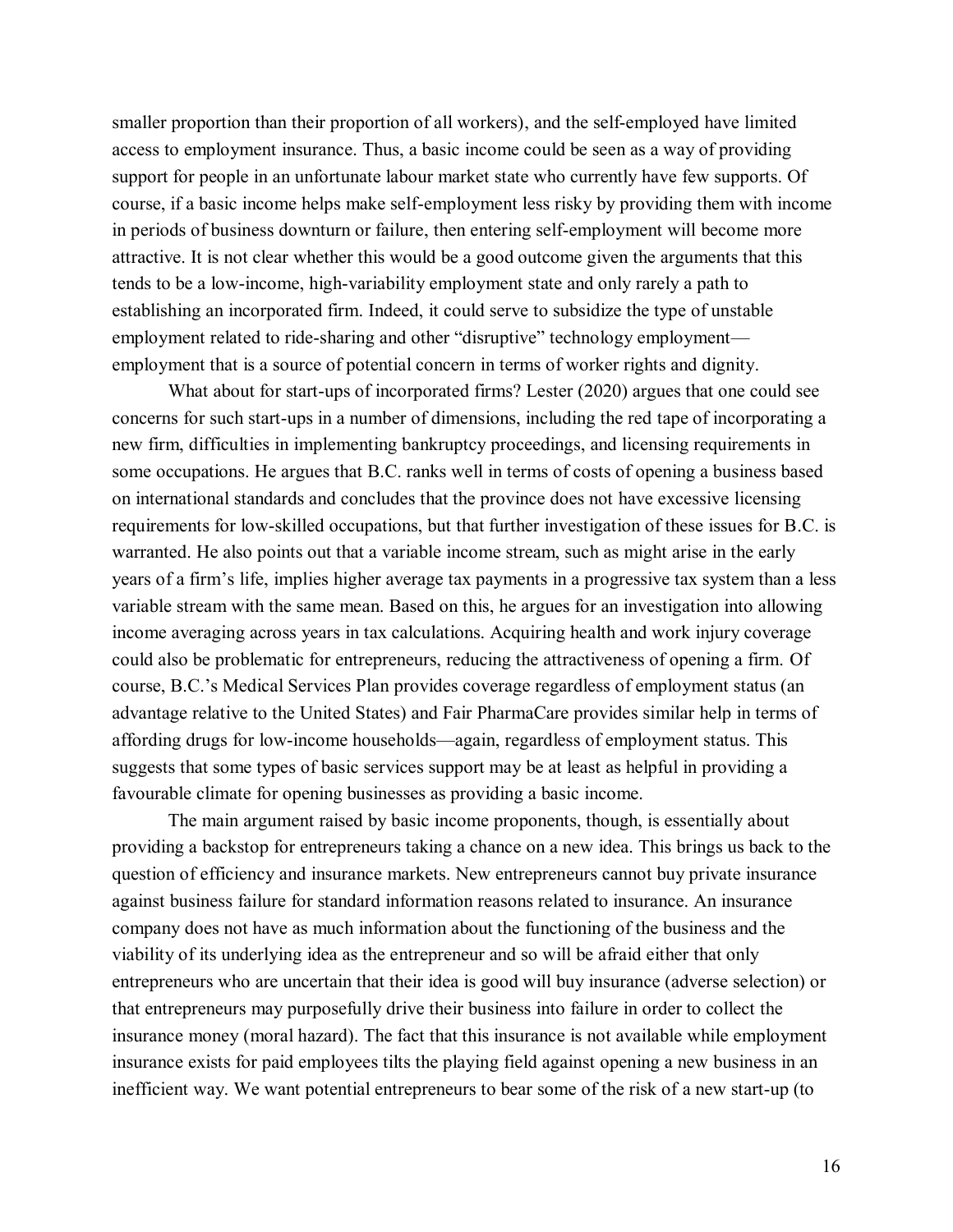have "skin in the game"), but they shouldn't face more risk than they do as employees simply because of a lack of available insurance. The question is, then, whether a basic income would be the best means of providing that insurance. On one hand, a basic income for all would provide the exact same type of "insurance" for both employees and the self-employed, levelling the playing field in this dimension so that people can make a balanced decision as to whether to open a firm. But a basic income will typically do a poor job of providing insurance. In an NIT or RTC form of basic income, the income guarantee will likely be relatively low, given the costliness of these systems, implying that entrepreneurs (and workers) could see it as an inadequate form of insurance—that is, one that does not allow them to keep their consumption levels anywhere near where they were when employed. In a demogrant version of basic income, people will tend to build the basic income into their daily spending decisions, implying that it is not there as a separate amount of money if their business fails (i.e., that it is not truly insurance). The federal government is currently examining mechanisms to provide business or income insurance to the self-employed, and that more direct approach seems preferable.

## **Conclusion**

A basic income is likely not an effective policy tool if the goal is to increase entrepreneurial activity. In part, it may serve to increase own-account self-employment, which is often a poor labour market state that we would want to help people leave, not attract them into (though Lester [2020] argues that it may reduce own-account self-employment by inducing people not to work at all, which also may not be a desirable outcome). For that group of firm owners, the best approach is probably to give them access to training programs to help them leave self-employment. For incorporated firm owners, part of what may be needed is reductions in bureaucratic, licensing, health, and tax-related barriers to opening a firm. Lester (2020) calls for investigations of possible barriers. There is an imbalance in the availability of income insurance for entrepreneurs and the paid employed that may lead to an inefficiently low number of new firm start-ups. But the best solution to that problem lies with improved insurance, not a basic income, which is an imperfect substitute for insurance.

## **5. A Basic Income Will Improve Health**

Forget (2018) argues that health outcomes are strongly associated with both material deprivation and income insecurity and that a basic income can help with these conditions, stating, "A basic income is designed precisely to reduce the debilitating chronic stress associated with these factors" (p. 63). Moreover, she argues that improved health outcomes is a key way for a basic income to pay for itself, arguing that it "will pay off in a need for fewer hospital beds and lower demands placed on family doctors, who too often find themselves prescribing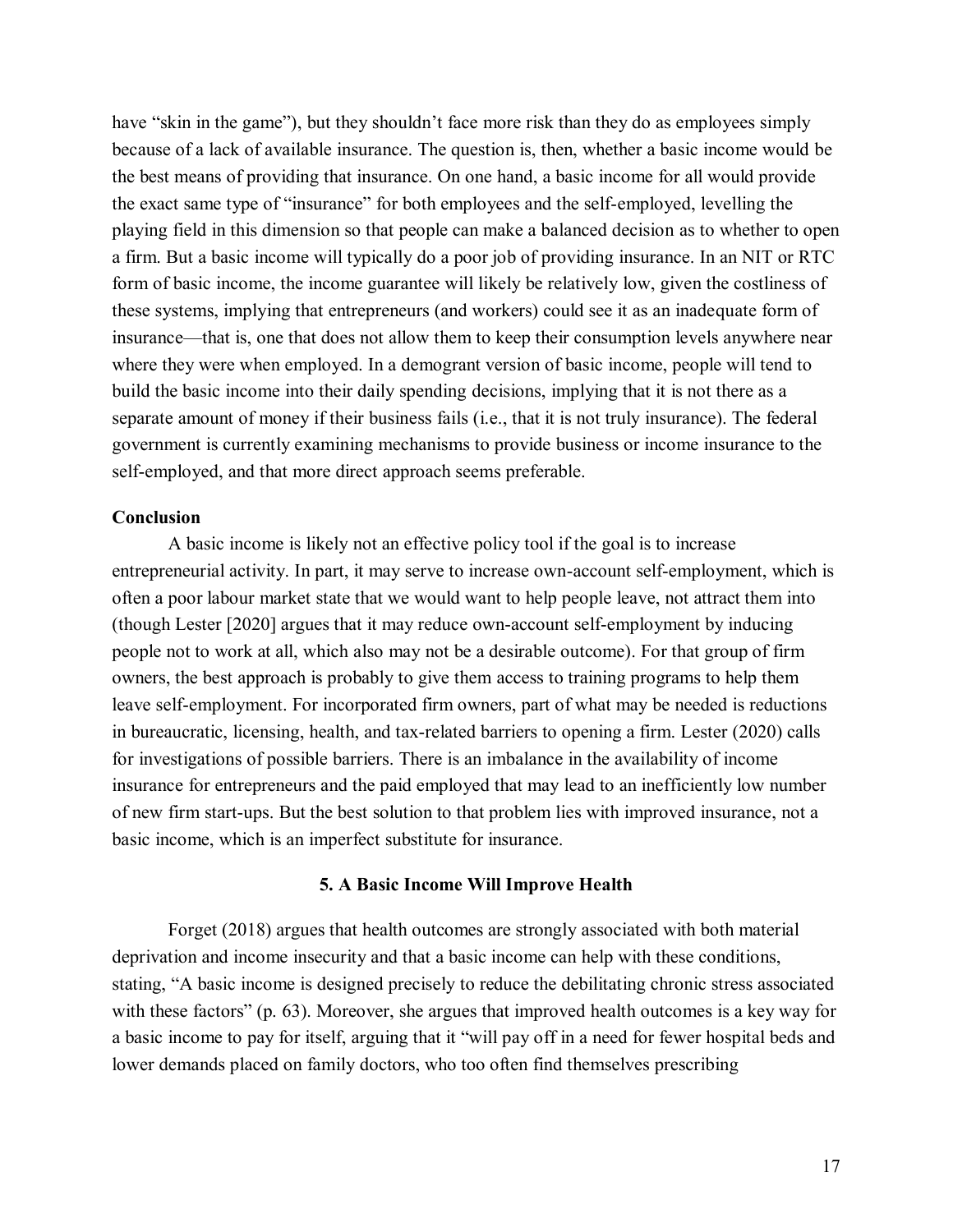antidepressants and anti-anxiety medications to people living with the stress of chronic poverty and economic insecurity"(p. 63).

# **Evidence on the Association of Self-Reported Health Outcomes With Transfer Income**

As Forget (2018) points out, there is considerable evidence of the relationship between low family income and poor health outcomes, showing up, for example, in higher rates of premature births and low birth weight, which are, themselves, associated with poorer outcomes of various kinds later in life. As she also points out, though, it is not immediately clear whether these associations reflect causation: that is, whether an intervention that improves family incomes will also improve health. It is instructive to discuss some of the studies that have investigated that causal link. In particular, we focus on estimated effects of variants of a basic income or near–basic incomes. In all of these studies, health measures are self-reported and are broken down into mental health outcomes and general health outcomes. The former are seen as giving evidence on a potential impact of a basic income in reducing stress in a household because there is a secure source of income. The latter will include mental health effects plus physical health impacts.

While not a true basic income, the Finnish experiment providing a guaranteed income for a short time to long-term unemployment benefit users provides evidence on the impacts of transfer benefits on a variety of outcomes, including health. The results of that study indicate that access to ongoing benefits results in an improvement in overall health (with 14% of the treatment group saying their health is poor or very poor compared to 17% of the control group) and mental health (with 25% of the treatments saying they have lost interest in previously enjoyable things compared to 34% of the controls).

Another version of a basic income is found in the Eastern Band of the Cherokee Nation (in the United States), who were being followed in a study by researchers at Duke University at a time when a casino was opened, with proceeds distributed to band members as an annual dividend. Costello et al. (2010) compared changes in various health outcomes for the band members with a comparison group of non-band members. They found that the band members who lived in households receiving the dividend during childhood experienced decreases in any psychiatric disorder during adolescence as well as in young adulthood (i.e., by age 21). They also found reductions in alcohol and cannabis use. The outcome measures were gathered based on structured interviews conducted by trained interviewers, making them more rigorous than pure self-reports but still not assessments by physicians.

McIntyre et al. (2016) investigate the impact of a basic income, in particular, by using the example of Old Age Security/Guaranteed Income Supplement (OAS/GIS) income for seniors. In particular, they select a sample of low-income individuals from the 2009 Canadian Community Health Survey and compare self-reported health outcomes for those just below the age of eligibility for OAS/GIS (i.e., ages 60–64) to those just over the age of eligibility (ages 65–69). In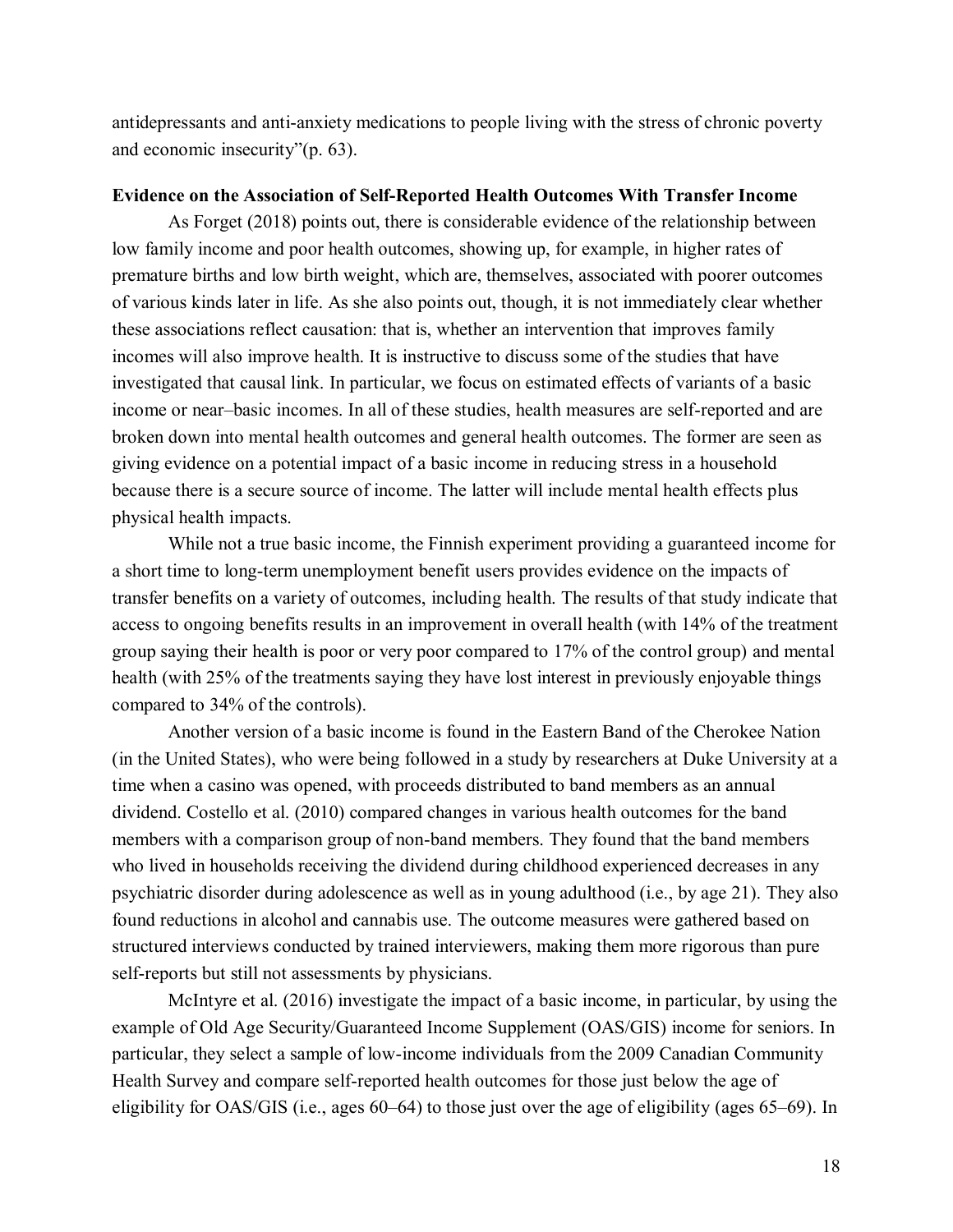their sample, transfers—Employment Insurance (EI), IA, and worker's compensation (WC)—are the main income source for 35% of those age 60–64, while OAS/GIS benefits are the main source of income for 86% of those age 65–69. They show that the proportion reporting poor or fair mental health declines from 18% for 60–64-year-olds to 10% for 65–69-year-olds. In a regression context, in which they control for age and income, they find that poor or fair overall health is 16% lower among those whose income source is OAS/GIS benefits than for those whose income source is EI, IA, or WC. Given that they control for income and housing wealth, they interpret this as evidence that a guaranteed income is a better way to provide income support, arguing that the lower stress associated with a permanent income stream could be the main mechanism. Fitting with this conclusion, they show that poor or fair mental health is 8% lower for those with income from OAS/GIS benefits than for those with IA/EI/WC income, though this difference appears not to be statistically significant. The interpretation of these results is complicated by the fact that the IA/EI/WC category includes workers' compensation, which is necessarily a lower health state. In addition, with almost everyone over age 65 having OAS/GIS benefits as their main source of income and with these benefits being much higher than benefits from IA, identification of OAS/GIS effects from age or income level effects is challenging and must ultimately rely on functional form assumptions.

Milligan and Stabile (2011) use variation in child-related benefits paid to households across years and provinces associated with the Canada Child Tax Benefit (CCTB) and the National Child Benefit Supplement (NCBS) to study both child and parental health, among other outcomes. The CCTB and NCBS are effectively versions of a basic income targeting families with children under age 17. They find that increases in income due to these programs significantly reduced children's emotional disorder-anxiety score as well as significantly reducing maternal depression. On the other hand, it had little discernable impact on overall health of either the mother or the children. As with the other studies, the health outcome scores are based on self-reports.

Jones and Stabile (2020) report on estimates using other variation and from other countries also showing that transfer income tends to reduce maternal depression. Overall, the studies point to an increase in self-reported mental health outcomes with increases in transfer income and, in particular, with transfers that have a basic income type of form. There is less clear-cut evidence on positive effects on overall health, with most studies showing smaller and not statistically significant effects. The effects that are seen in overall health measures could just be reflecting the mental health component of overall health. Thus, there is evidence in favour of the hypothesis that having a consistent income source reduces stress and increases mental health for low-income households—mothers and children. Reductions in rates of alcohol, tobacco, and drug use that have been documented in some studies are seen as a reflection of that reduced stress.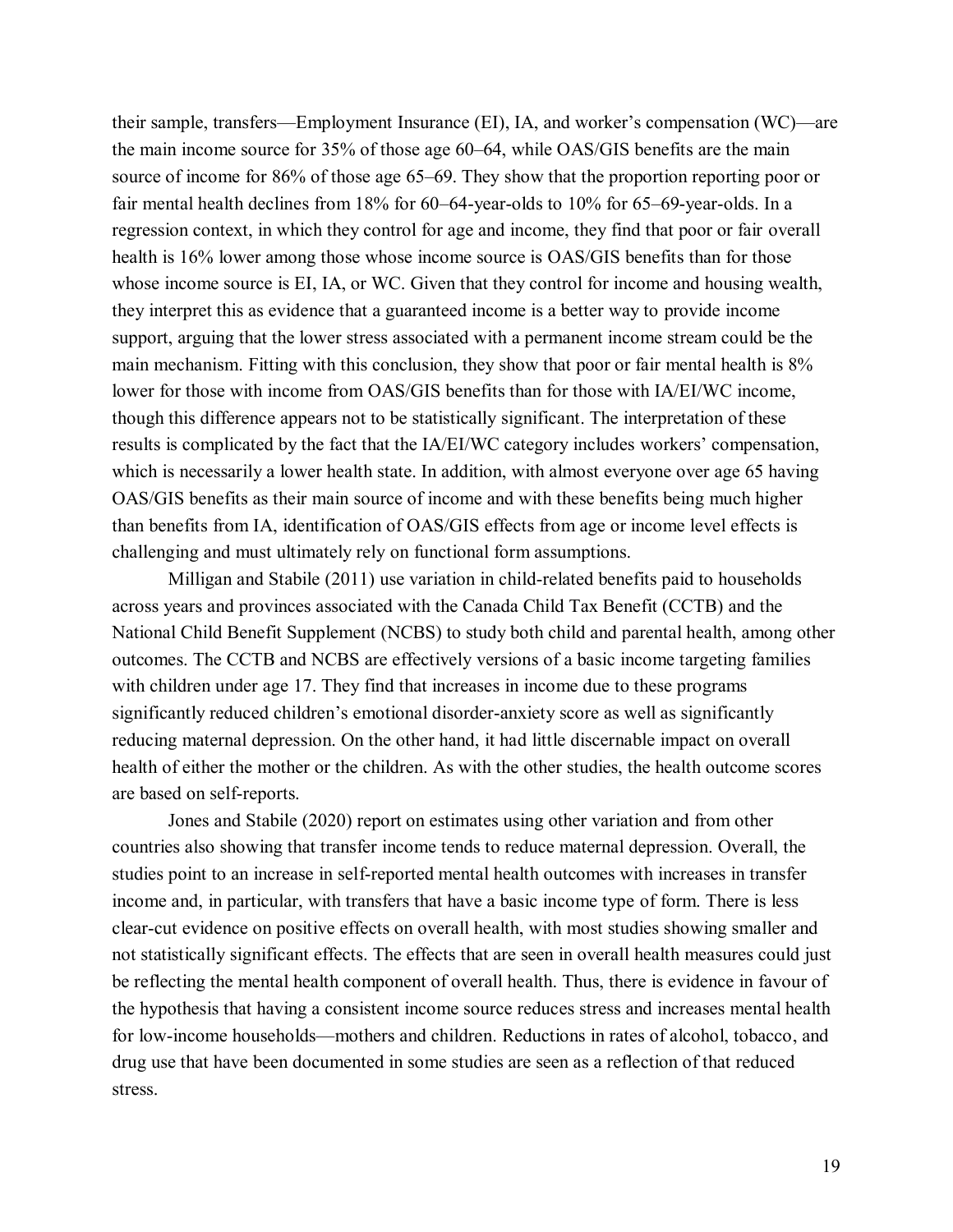# **Evidence of Impacts on Health System Resource Use**

A second element of the claims about basic income and health outcomes is that improved health leads to reduced use of health-care resources—that is, fewer visits to hospitals and doctors' offices. This is sometimes put forward as one way in which a basic income can, in essence, help pay for itself. One of the main pieces of information on this impact comes from a reanalysis of Mincome data in Forget (2011). Forget uses community-level health records for Dauphin, Manitoba (the saturation site in the experiment) and a set of matched people from the rest of the province to examine impacts on hospital and doctor visits. She argues that hospitalization dropped by 8.5% in Dauphin relative to the control group because of the basic income and that this suggests that there could be considerable savings in health spending from implementing a basic income. She found that the drop in hospitalizations was driven by drops in accidents and injuries and in mental health diagnoses, both of which she attributes to reductions in financial stress because of the basic income.

It is worth highlighting, at the outset, the important distinction between health outcomes and use of the health-care system. A basic income could reduce stress (as the self-reported measures used in the papers described above indicate), but it could also alter the way people choose to use the health-care system. Reductions in stress could reduce the need for hospital visits and doctor's appointments. At the same time, having a reliable income could allow people the "luxury" of taking time off work to get a medical issue addressed. In private correspondence, Forget argues that this is the reason for the increase in hospitalizations seen in the first year of Mincome for those in Dauphin, shown in Figure 2 in her paper: farmers could now afford to take the time off to get minor surgeries done. These forces go in the opposite direction and would imply an increase in health-care spending. That increase would not be a bad outcome. One thing we might want from a basic income is that it allows people to take actions to look after their health before problems reach catastrophic levels.

Green (2020b) uses the data from Figure 2 in Forget (2011) to re-examine the impact of Mincome on hospitalizations in Dauphin. That figure shows the levels of hospitalizations in Dauphin and the control sample for the years spanning the Mincome experiment. In it, hospitalization rates are about 8.5% higher in Dauphin than the control sample but converge to those in the control sample by 1979. Since the Mincome experiment occurs in the middle of this convergence, Forget (2011) argues that the convergence is due to the introduction of the basic income.

Figure 1 shows the difference between the Dauphin and control lines from Figure 2 in Forget  $(2011)$ .<sup>1</sup> It is this difference that identifies the potential effects of the experiments, and so

 $\overline{a}$ 

<sup>&</sup>lt;sup>1</sup> More precisely, the data for the years 1970 through 1974 were provided by Professor Forget. Those data were in six-month intervals but are noisy to read, so I followed her approach in Forget (2011) and plotted the annual totals. Since 1970 did not have a full year's worth of data, I do not include it. Figure 2 in Forget (2011) did not include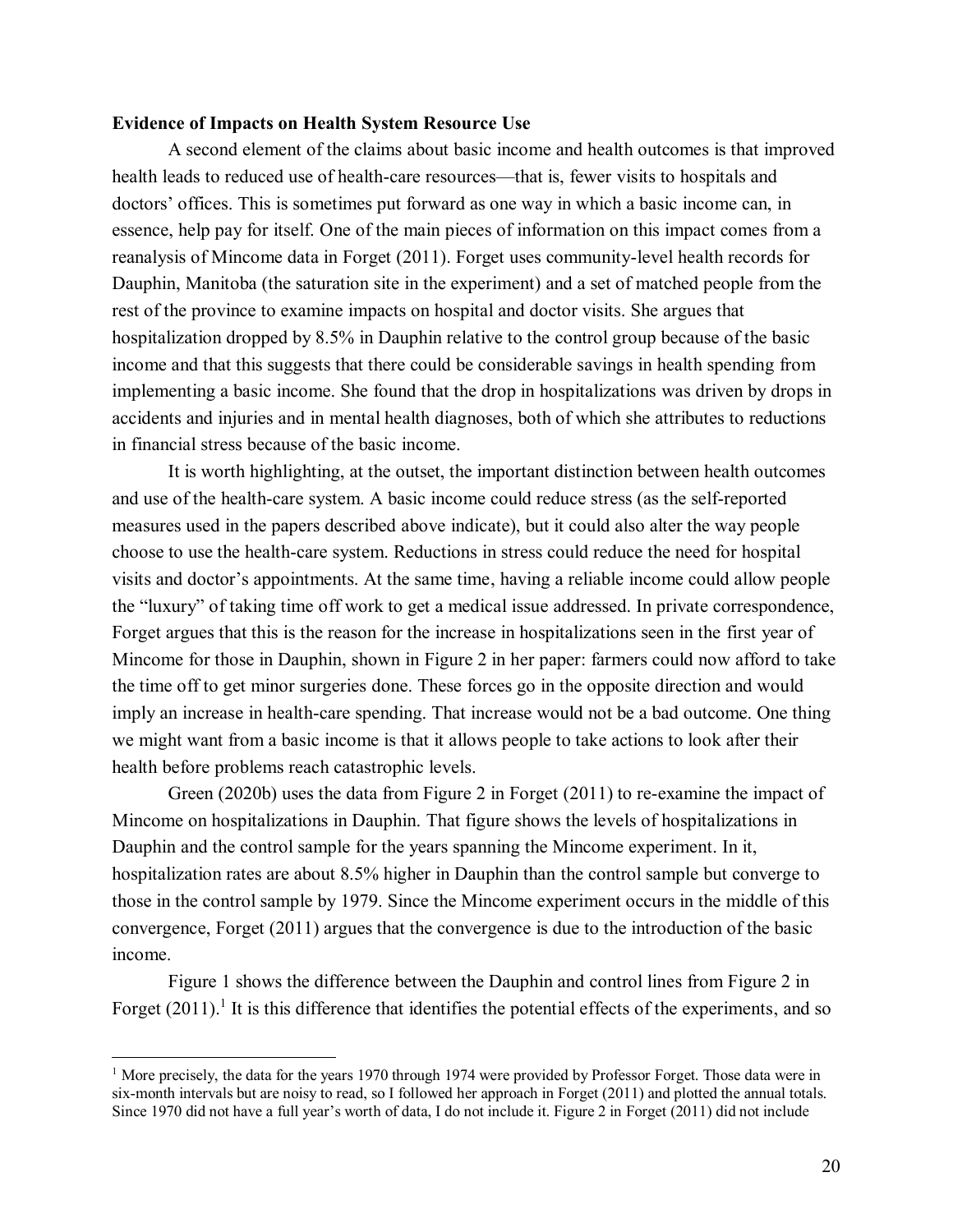it is useful to plot it directly. The points with the orange dots correspond to the Mincome experiment years. Note that while Forget's original data was at the individual level, the comparisons are at the community level (comparing Dauphin to a control community constructed using matched observations). That means that the community is the actual level of data variation being used in her analysis, so a complete evaluation can be done without access to the individual level data.

# **Figure 1**



*Difference Between Dauphin and Control Hospitalizations, From Figure 4 in Forget (2011)*

This figure is effectively an event study exercise, showing how Dauphin differed from the control sample in each year before, during, and after the Mincome experiment. Two key points follow from this figure. First, the convergence in hospitalization rates between Dauphin and the controls happens almost entirely after the experiment has ended. If the line in the figure were stopped at the end of the experiment in 1978, the result would be a line portion that is downward sloping and variable without the Mincome years (the orange dots) looking very different from the trend before Mincome. This leads to the second point—that there was already a trend toward convergence underway before Mincome. Indeed, one could read this figure as showing a trend that is interrupted by a set of positive deviations from the trend during the Mincome years (i.e., one could notionally extend the pre-Mincome trend and pretty much see it as continuing in the post-Mincome period). In trying to identify the effects of the experiment, the pre-trend is important. If there is already convergence underway before the experiment occurs,

 $\overline{a}$ 1981, but it was in an updated figure kindly shared by Professor Forget and I include it here. For the years after 1974, I eyeballed the values from that figure, since the precise underlying values were not available for those years.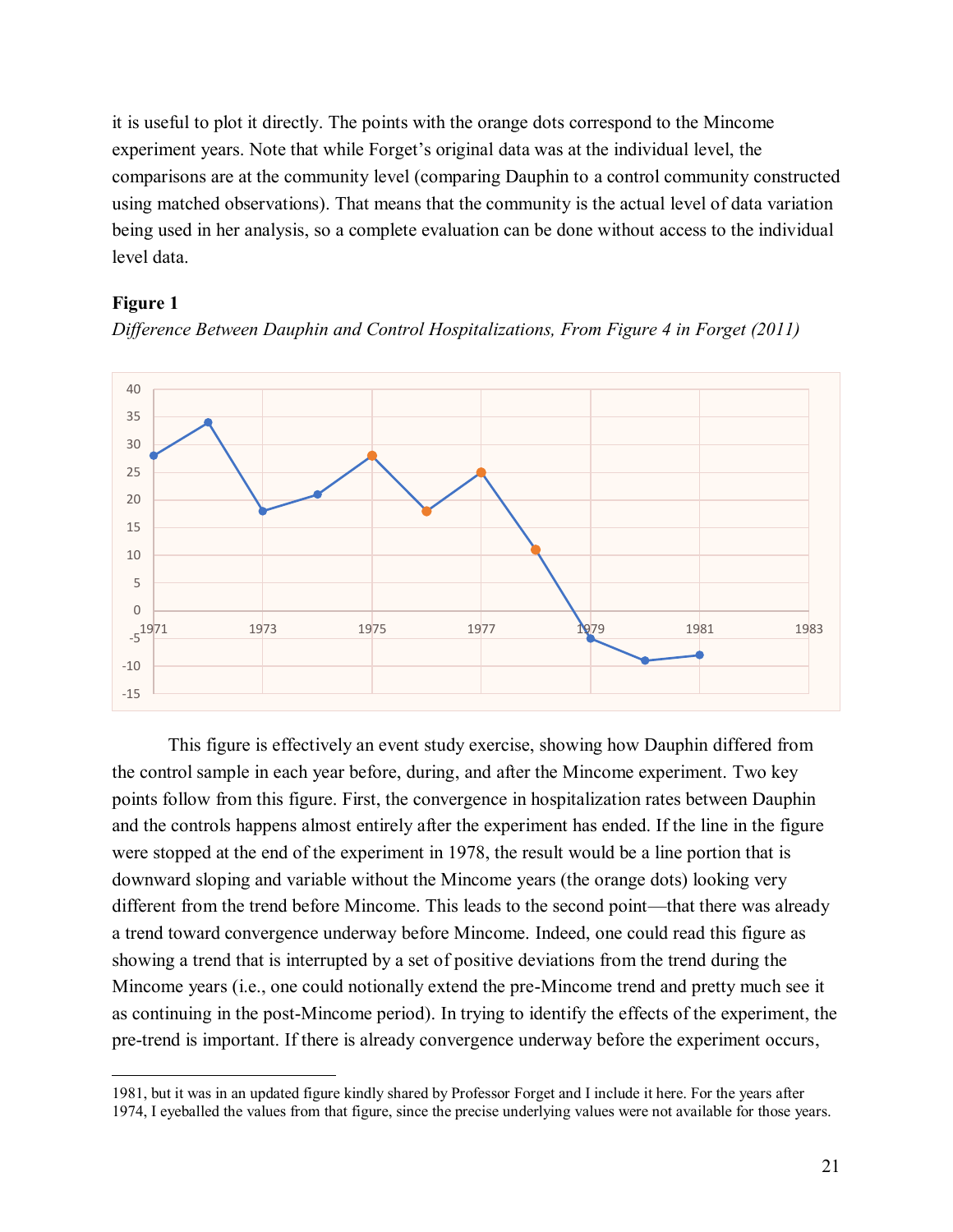then any long-term convergence cannot be attributed to the basic income experiment. It is not clear where the downward trend comes from, but Forget (2011) notes the installation of a "fairly new" hospital in Dauphin in the pre-Mincome years such that "it is certainly possible that some of the comparison group may have had less convenient access to hospitals than the Dauphin residents, leading them to forgo voluntary treatment" (p. 295). It could be the case that the hospital led to an initial set of admissions and procedures in Dauphin that took years to clear through.

Forget (2011) examines these patterns using a difference-in-difference type of econometric specification. However, her specification does not allow for the existence of a pretrend, and Green (2020b) argues that there are other non-standard elements to the specification. Even if her exact specification is used, when the post-Mincome years are dropped, the estimated effect of the experiment becomes very small and not statistically significant. This fits with the evidence from the figure that it is the post-experiment years that drive the convergence result. The problem with this is that Forget's argument is that the Mincome basic income reduced hospitalizations by reducing financial stress, but it is hard to see how it could continue to reduce stress several years after the benefits stopped flowing. Interestingly, if one allows for a preexperiment difference in trends between Dauphin and the controls (as the figure indicates is needed), the Mincome effect on hospitalizations actually turns positive. This could fit with the earlier argument that the basic income allowed people to take time off work to go to the hospital.

In a further examination of health and employment outcomes related to benefit receipt, Green, Hicks, and Warburton (2020) use linked B.C. administration data to examine the impact of benefit denial under  $IA.$ <sup>2</sup> In particular, they employ two related strategies. The first uses variation from a natural experiment in the IA system in 1996 that was previously studied in Green and Warburton (2005). In that year, a new set of verification officers (VOs) were introduced in some IA offices. The VOs re-examined applications that had already been given approval by the initial assessment worker. The empirical approach was to compare outcomes in offices with VOs and those in a set of other offices chosen to match the VO offices in terms of case characteristics and trends. Green and Warburton (2005) examined subsequent IA receipt, finding that for those who were denied benefits if they faced a VO but would have received benefits in a non-VO office, the effect of being granted benefits on subsequent IA receipt declined quickly after the assessment and was essentially zero after approximately two years. Interestingly, they show that this happened mainly because those who were granted benefits moved out of IA receipt rather than because those who were denied benefits found a way to get

 $\overline{a}$ 

<sup>&</sup>lt;sup>2</sup> The data was used as part of the Guaranteed Basic Income project, commissioned by the Ministry of Social Development and Poverty Reduction, Province of British Columbia, and includes: Income Assistance data (British Columbia Ministry of Social Development and Poverty Reduction(2019); MSP billing data (British Columbia Ministry of Health (2019a, c); health outcome data (British Columbia Ministry of Health 2019b,d); and death records (British Columbia Ministry of Health(2019e).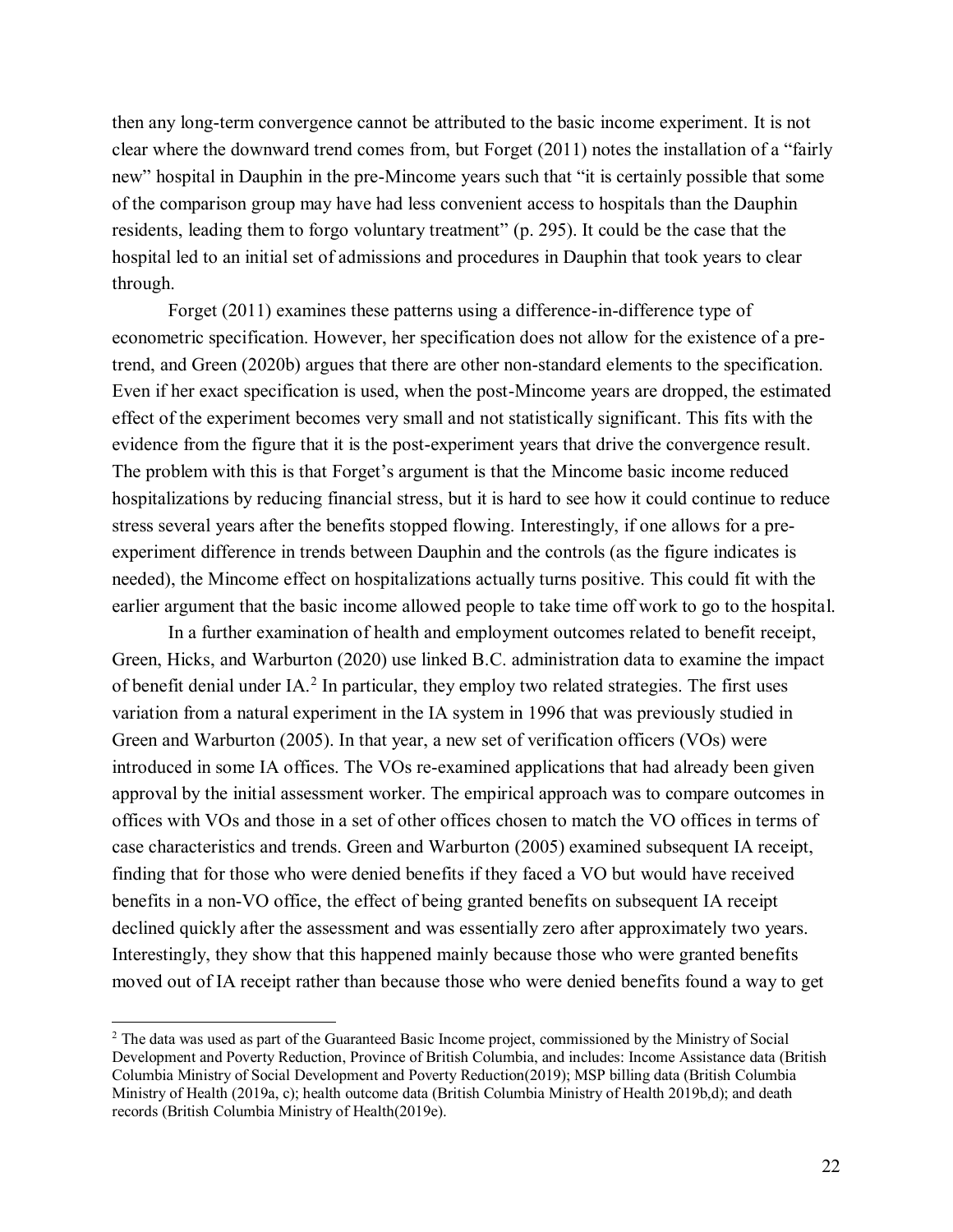onto IA later. That is, this marginal group affected by the tightening of the IA system were truly using the system in a short-term way.

Green, Hicks, and Warburton (2020) use the same natural experiment but look at other outcomes. They also use further related variation. After the 1996 natural experiment, VOs were extended to work in all IA offices. The second approach is to use variation that comes from variability in VO office rejection rates to examine the effect of being denied benefits. This approach identifies effects for people who are rejected by high rejection rate VOs but who would not be rejected if they happened to encounter a lower rejection rate VO. Under both approaches, the authors find support for the conclusion in Green and Warburton (2005) that this group of people at the margin of being given benefits move off IA receipt relatively quickly and have receipt that falls to the same levels as they would experience if they had been rejected in the VO assessment within two years after the assessment. They also find that the difference in their likelihood of being employed in a good job (defined as one in which the employer pays the individual's MSP premiums) is small and not statistically significantly different from zero starting within six months after the assessment and continuing for at least three years afterward. On the health side, the effect on MSP-listed health expenditures is not statistically significantly different from zero in any month after assessment and is variable in sign and relatively small. This is also true when looking at MSP expenditures on mental-health-related codes. There is, however, some evidence of benefit denial causing an increase in the cumulative probability of death by two years after the assessment. The size of the impact is small (since, of course, the probability of death is not large in the first place) and is statistically significantly different from zero at the 10% significance level but not at the 5% level.

The evidence from Green, Hicks, and Warburton (2020) supports the conclusions from the earlier studies. That is, losing transfer income for the marginal group affected by a tightening of the IA system does not alter medical system usage rates as reflected in the person showing up with an MSP billing. However, it may be associated with a small increase in deaths, pointing again to the distinction between actual health and health system use.

# **Conclusions**

The claim that transfer income can help in reducing stress and improving self-perceived mental health is supported in the data. Importantly, some of the variation used in establishing this claim comes from forms of a basic income such as old age benefits, child benefits, and dividend payments to First Nations community members. However, new assessments of the data on health-care system usage point to a conclusion of no effect or even possibly increased hospital usage when transfer income access is provided. Thus, a basic income seems to help with health but not in a way that will provide savings in health-care costs.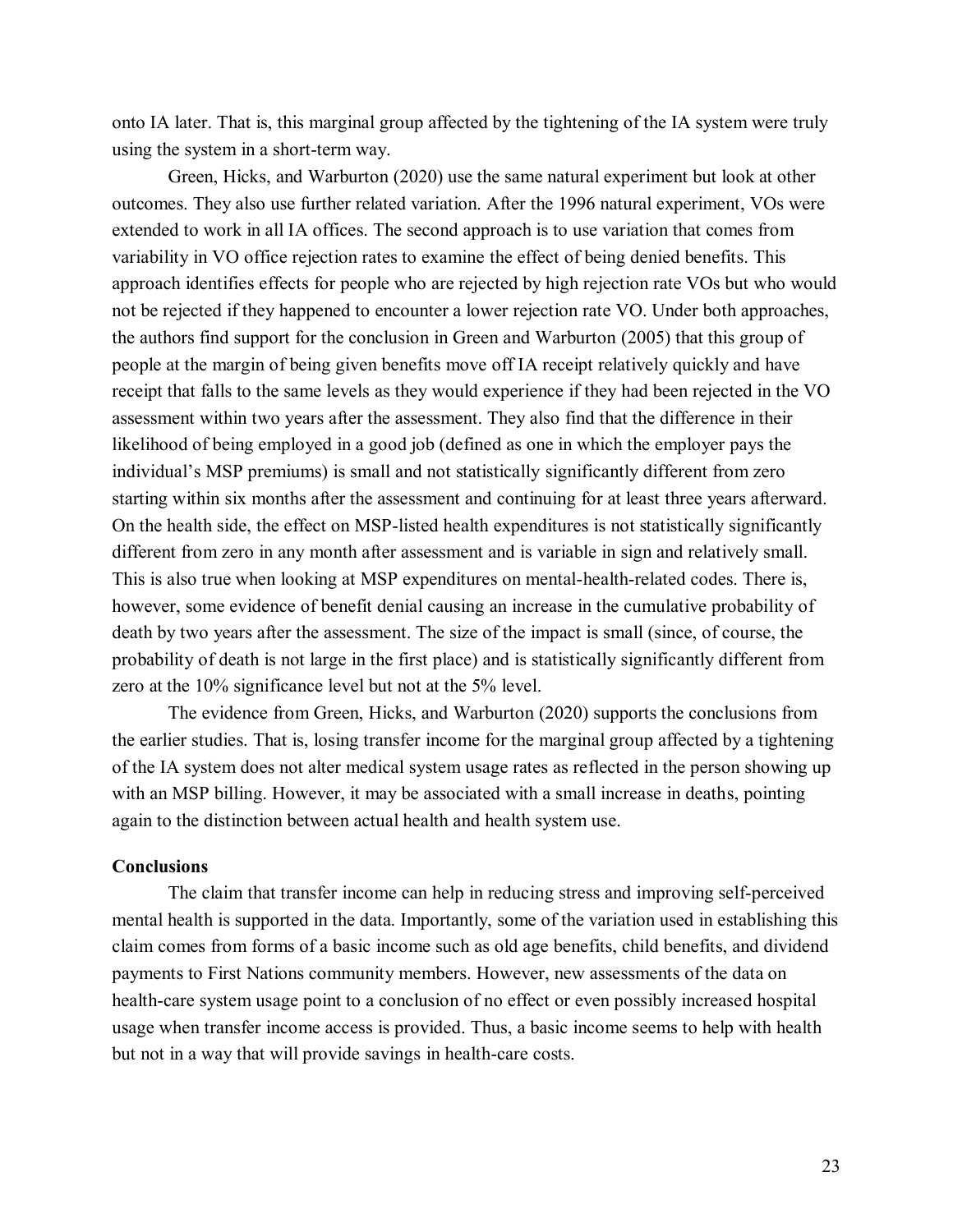## **6. A Basic Income Will Reduce Crime Rates**

Another way that a basic income is claimed to both provide direct benefits and reduce other expenditures is through reducing crime. Several papers have attempted to assess this channel. Calnitsky and Gonalons-Pons (2018) examines crime impacts using the Mincome experiment, working with Statistics Canada crime data for Dauphin and a set of 15 similar-sized towns in Saskatchewan and Manitoba. Once again, the basic approach is difference-indifferences but augmented to include demographic and other community-level variables in order to allow for ongoing changes that could confound results. Unfortunately, the authors do not just include obvious controls such as the age composition but also labour force participation rates and average family income. The latter might be affected by the introduction of the basic income and so controlling for them essentially removes channels through which a basic income could operate. This may imply that they obtain under-estimates of basic income impacts. controls. Their impact on ultimate estimates of the impact of a guaranteed annual income on crime is uncertain.

The initial plotted results in Calnitsky and Gonalons-Pons (2018), showing impacts over time, have some confusing elements. In particular, the first Mincome payment was December 1, 1974, but substantial differences between Dauphin and the comparisons emerge in 1974. There was an advance information campaign, but it seems unlikely that people would cut back on property crime because of a promise of basic income to come later. For property crime depending partly on exactly how we view 1974—Dauphin and the comparable towns appear to be trending in opposite directions before the experiment. Moreover, Dauphin continues to have lower rates of property crime in 1978 and 1979, after the experiment is over. That fits more with Dauphin being on a different trend than a pure treatment effect. On the other hand, violent crime follows a pattern that fits better with a treatment effect: the rates for Dauphin and other similarsized towns are very similar through 1974, diverge during the experiment, and then come back together afterwards. The implication is that there is some evidence of beneficial effects on violent crime of a relatively substantial size but uncertain evidence on the property crime impacts.

Akee et al. (2010) use the Eastern Cherokee Band dividend to examine the impact on crime, finding a 22% reduction in self-reported criminal activity among youth from families in receipt of the benefits, with much of the reduction in terms of minor crimes and drug dealing. Combined with the Mincome evidence, this does point to some reduction in crime rates associated with a basic income.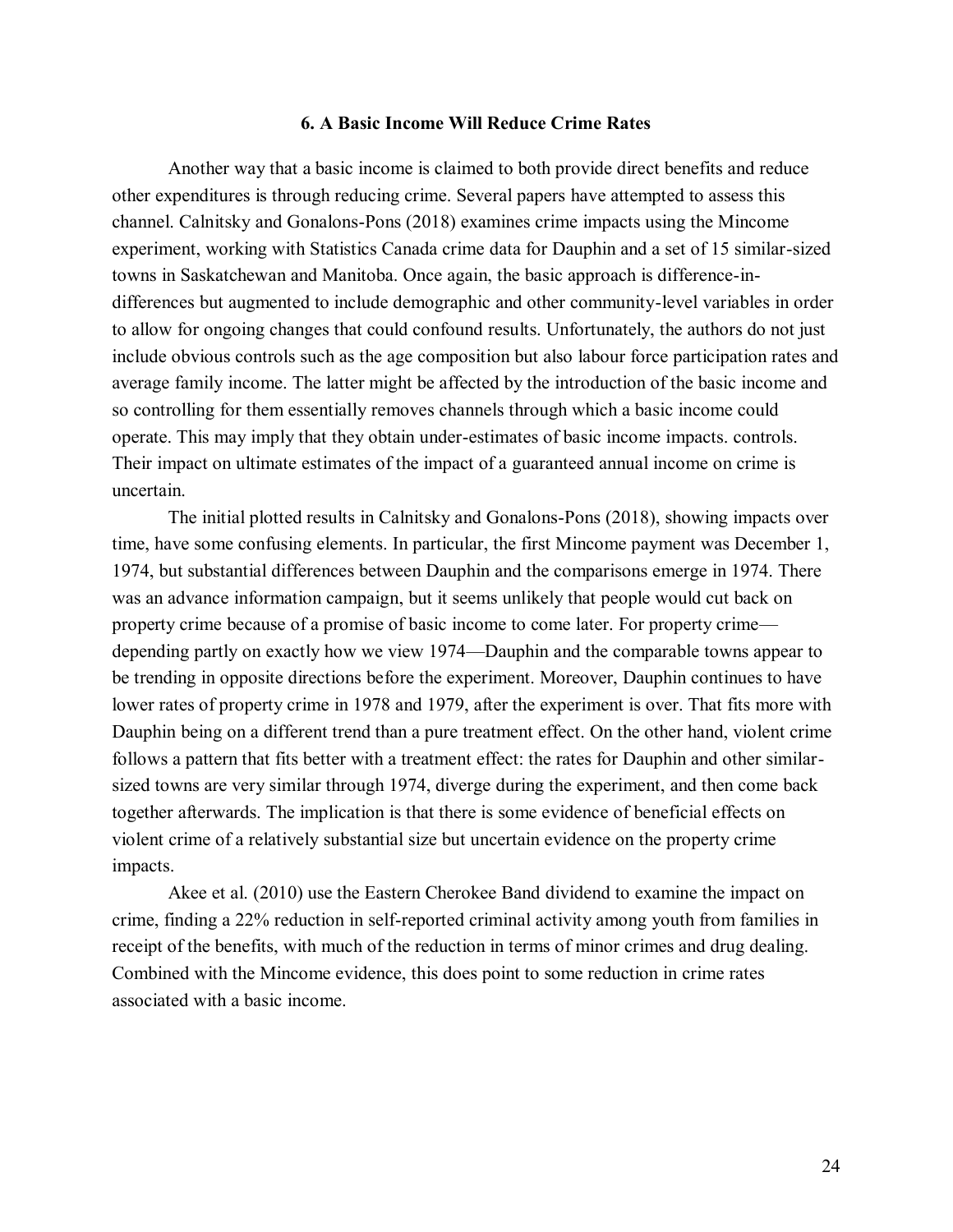## **7. A Basic Income Will Raise Wages**

It has been argued that a basic income is a tool for better wages and working conditions, especially for low-skilled workers (Van Parijs & Vanderborght, 2017). There are two mechanisms through which this could occur. The first is a simple demand and supply channel. If a basic income induces some unskilled workers to withdraw from the labour market, then supply will be reduced and, as long as the demand for labour is not perfectly elastic, wages will rise. Rothstein (2010) used this framework to examine the impact of the Earned Income Tax Credit (EITC) in the United States on wage setting. He worked with estimated demand and supply elasticities, calibrating a simple equilibrium model. His results implied that the EITC reduced wages to an extent that substantially reduced the benefits of the program, essentially transferring some of the benefit money to employers and consumers. He then argued that a combination of the EITC with a minimum wage could be effective in making sure the benefits actually ended up with workers. Fortin et al. (2020) implement that same model, with modifications to fit it to the B.C. case, to examine the potential impact of a basic income on wage setting here. They follow Kasy (2018), who argues that a basic income is a superior program because it has the potential to raise wages as well as transfer income directly. Of course, the extent to which this is true depends on the relative size of labour demand and supply elasticities. Both are typically estimated to be small. That means that introducing a basic income may only move the labour supply curve a small amount, but even small changes applied to a very inelastic demand curve could induce sizable wage increases.

The second route through which a basic income can affect wages is through its impacts on bargaining. In a standard search and bargaining model, workers and firms have some difficulty meeting each other. Once they do meet, there is an advantage for both to stay together rather than breaking up the match and looking for another partner. In this situation, the wage is the outcome of a bilateral bargain, with the bargained wage reflecting the relative bargaining strengths of the workers and firms. Those strengths depend on how well they would each do if the bargain is broken up—how credible is their threat of walking away from the bargaining table. In labour markets with high employment rates, workers are able to find new jobs quickly while firms face strong competition to attract new workers, so the worker's outside option is better and bargained wages will be higher, for example. Benefits that are paid when a worker is not employed, such as unemployment insurance benefits or a basic income, will strengthen the workers' hand at the bargaining table. That strength could show up in wages or it could show up in the form of better working conditions, depending on the relative value to workers and the relative cost to the firm of working conditions versus wages. It is worth noting that this second channel for affecting wages can operate even if workers do not withdraw their labour in response to the introduction of a basic income.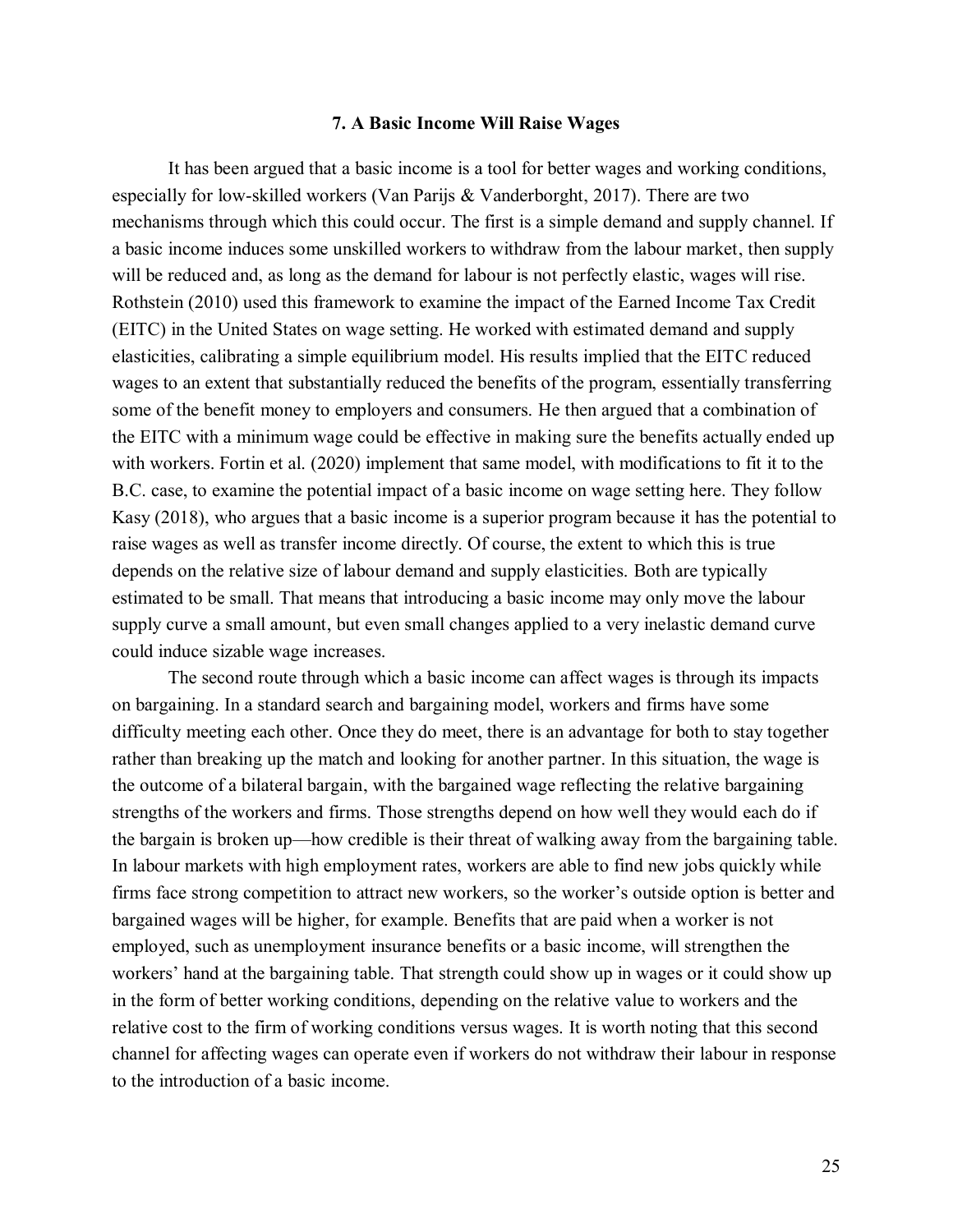There is by now considerable evidence that wages do have this type of form, where outside options matter. For example, Beaudry et al. (2012) show that workers in a given industry (e.g., construction) are paid higher wages in local labour markets where there are higher-paying firms such as steel mills than ones where the employment structure is dominated by lowerpaying firms such as call centres. This is because a worker's outside option includes the possibility of getting a high-paid steel job in the first firm, and the worker can use that as a threat in bargaining. Beaudry et al. (2012) find that these effects are substantial. On the other hand, Jager et al. (2019) examine the wage impacts of a major unemployment insurance reform in Austria and find no effect on wages.

In an attempt to examine this issue in a Canadian context, David Green and James Townsend estimated impacts on the wage distribution of changes in disability benefits across provinces and over time as part of the basic income panel investigations. To this point, this exercise has resulted in quite imprecise estimates so that it is hard to say whether these policy changes (some of which have been substantial) have had an impact on wage setting in Canada.

Overall, there is good reason to believe that a basic income could result in higher wages for low-income individuals. However, the empirical evidence available so far provides unclear guidance on whether this effect would be likely to happen, in fact, and how large it would be.

### **Summary**

The claims made for a basic income receive varying amounts of support from empirical investigations done for our panel as well as work by other researchers.

The claim that a basic income would be easier to implement than other approaches because it can be provided as a tax credit does not hold up. The proportion of individuals not in the tax system is substantial and solving that problem would be costly for a basic income, or any other, approach.

There is little direct evidence on the claim of increased volunteering and caregiving in response to a basic income. Participation response for mothers not in receipt of IA suggest there might be some increase in caregiving for children but this is partially offset by a tendency for lone mothers on IA to move into work if the welfare wall is lowered. Volunteering effects are uncertain but there could be a monetizing of services that may be detrimental to communities.

Based on Jones and Stabile(2020)'s conclusions, it appears that existing evidence points to substantial returns in terms of child outcomes to providing transfers to low income households but there is no clear case that such transfers achieve better outcomes if they are delivered in a basic income form.

A basic income is likely not an effective policy tool if the goal is to increase entrepreneurial activity. In part, it may serve to increase own-account self-employment, which is often a poor labour market state that we would want to help people leave, not attract them into.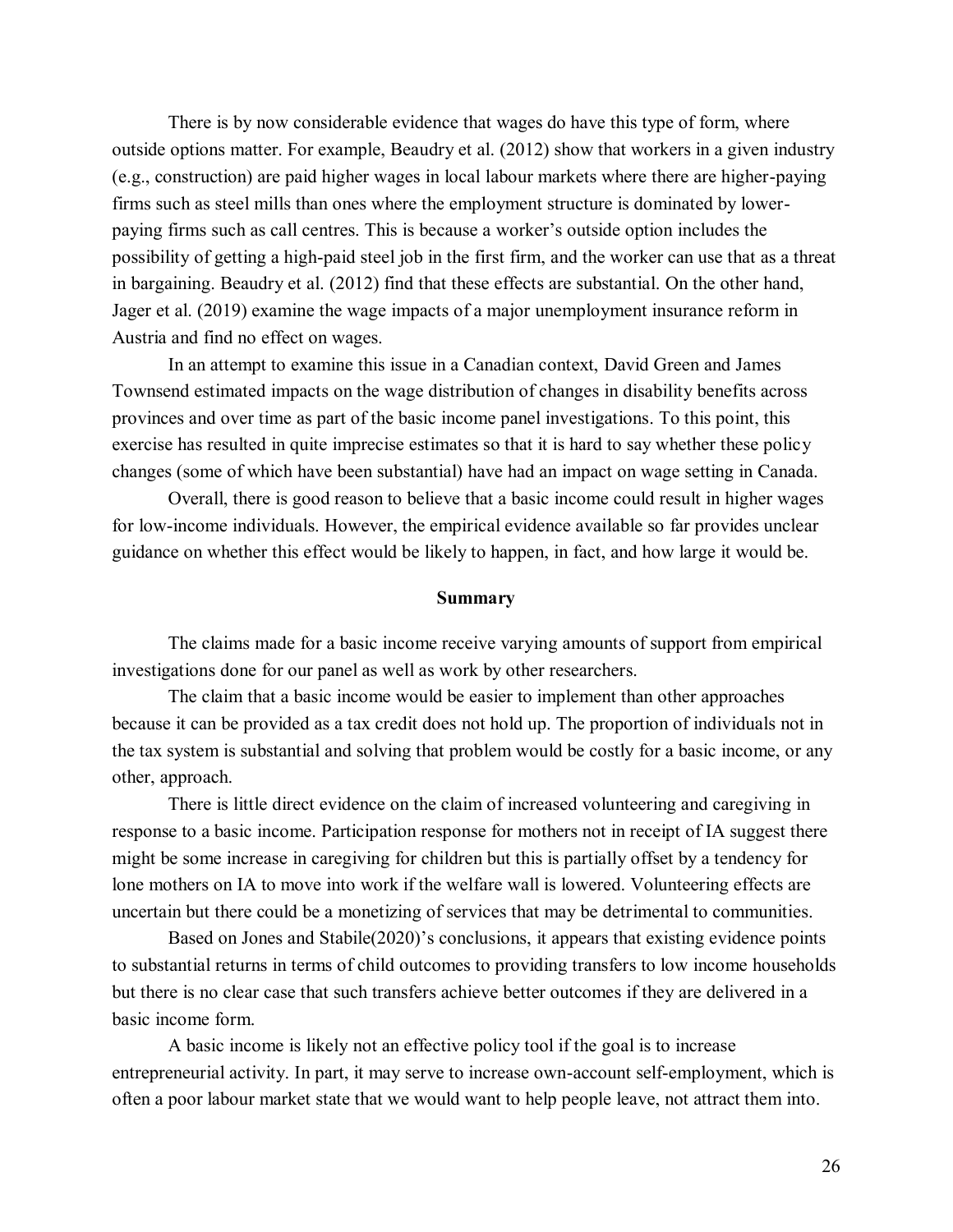For that group of firm owners, the best approach is probably to give them access to training programs to help them leave self-employment. For incorporated firm owners, part of what may be needed is reductions in bureaucratic, licensing, health, and tax-related barriers to opening a firm. Lester(2020) calls for investigations of possible barriers. There is an imbalance in the availability of income insurance for entrepreneurs and the paid employed that may lead to an inefficiently low number of new firm start-ups. But the best solution to that problem lies with improved insurance not a basic income, which is an imperfect substitute for insurance.

On the positive side, the claim that transfer income can help in reducing stress and improving self-perceived mental health is supported in the data. However, new assessments of the data on health care system usage point to a conclusion of no effect or even possibly increases in hospital usage when transfer income access is provided. Thus, a basic income seems to help with health but not in a way that will provide savings of health care costs.

Also on the positive side, there is evidence that a basic income will reduce crime rates, though whether the effect would be more in terms of violent crime, drug dealing, or property crime is uncertain.

Finally, there is some hope that a basic income could result in higher wages and, possibly, better working conditions, though the extent of this effect is currently uncertain. And, of course, a basic income would not be the most direct approach to achieving these goals. That would be accomplished through labour regulation and supporting union bargaining.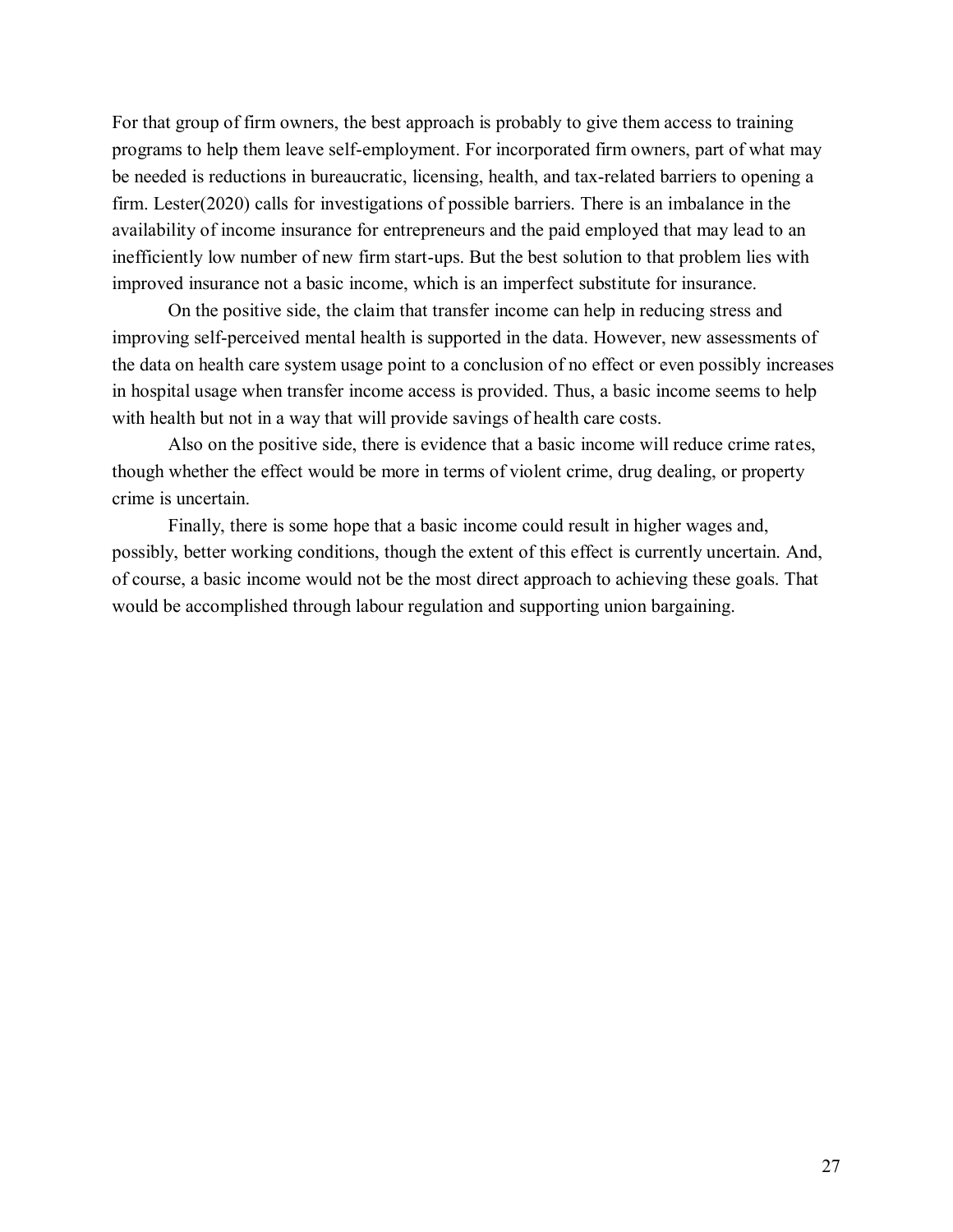## **References**

- Akee, R., Copeland, W. E., Keeler, G., Angold, A., & Costello, E. J. (2010). Parents' incomes and children's outcomes: A quasi experiment using transfer payments from casino profits. *American Economic Journal: Applied Economics, 2*(1), 86–115.
- Beaudry, P., Green, D. A., & Sand, B. (2012). Does industrial composition matter? An empirical evaluation based on search and bargaining theory. *Econometrica, 80*(3), 1063–1104.
- British Columbia Ministry of Social Development and Poverty Reduction [creator] (2020): BC Employment and Assistance (BCEA) V02. Data Innovation Program, Province of British Columbia [publisher].2019.
- British Columbia Ministry of Health [creator] (2018): Registration and Premium Billing (RPBLite) V01. Data Innovation Program, Province of British Columbia [publisher] 2019
- British Columbia Ministry of Health [creator] (2018): Discharge Abstract Database (DAD) V01. Data Innovation Program, Province of British Columbia [publisher] 2019
- British Columbia Ministry of Health [creator] (2018): MSP Payment Information V01. Data Innovation Program, Province of British Columbia [publisher] 2019
- British Columbia Ministry of Health [creator] (2018): Consolidation File V01. Data Innovation Program, Province of British Columbia [publisher] 2019
- British Columbia Ministry of Health [creator] (2018): Vital Statistics V01. Data Innovation Program, Province of British Columbia [publisher] 2019
- Campolieti, M., Gomez, R., & Gunderson, M. (2009). Volunteering, income support programs and people with disabilities. *Industrial Relations, 64*(2), 189–208.
- Costa-Font, J., Jimenez-Martin, S., & Vilaplana-Prieto, C. (2018). Thinking of incentivizing care? The effect of demand subsidies on informal caregiving and intergenerational transfers. IZA Discussion Paper 11774.
- Costello, E. J., Erkanli, A., Copeland, W., & Angold, A. (2010). Association of family income supplements in adolescence with development of psychiatric and substance use disorders in adulthood among an American Indian population. *Journal of the American Medical Association, 303*(19) 1954–60.
- Forget, E. L. (2011). The town with no poverty: The health effect of a Canadian guaranteed annual income field experiment. *Canadian Public Policy, 37* (3), 283–305.
- Forget, E. L. (2018). *Basic income for Canadians: The key to a healthier, happier, more secure life for all*. James Lorimer & Company.
- Green, D. A. (2020a). *Labour supply issues related to a basic income and Income Assistance*. Research paper commissioned by the Expert Panel on Basic Income, British Columbia.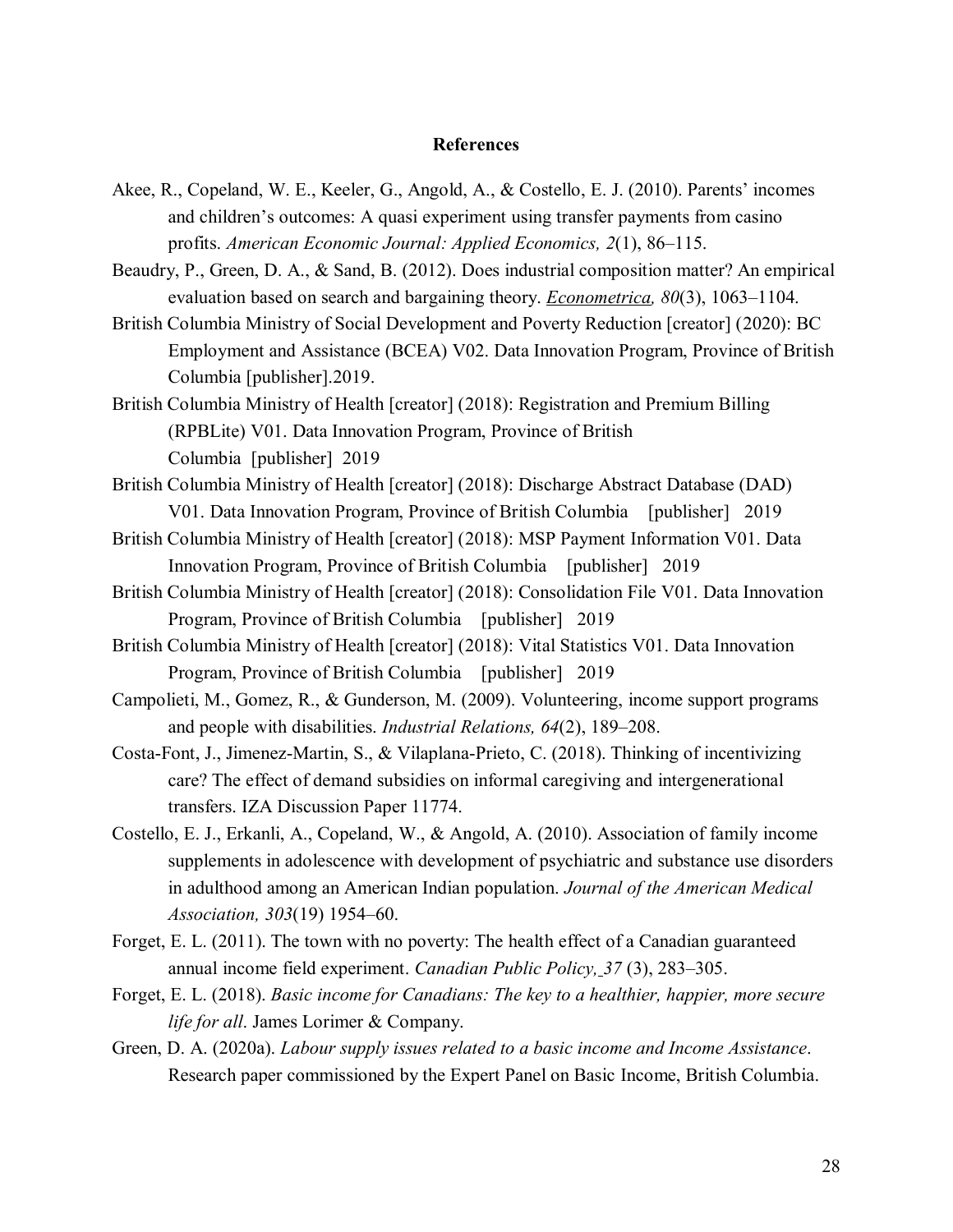- Green, D. A., Gutierrez, P., Milligan, K., & Snowberg, E. (2020). *Basic income: Characteristics related to presence in and absence from the tax system*. Research paper commissioned by the Expert Panel on Basic Income, British Columbia.
- Green, D. A., Hicks, J., & Warburton, W. P. (2020). *Assessing the impact of Income Assistance benefit denial on future Income Assistance receipt, employment, and health outcomes*. Research paper commissioned by the Expert Panel on Basic Income, British Columbia.
- Green, D. A., Liu, H., Ostrovsky, Y., & Picot, G. (2020). Immigrant entrepreneurs: The entry of immigrants into firm ownership. Vancouver School of Economics, University of British Columbia.
- Green, D. A., Kesselman, R. K., Tedds, L. M., Crisan, D., & Petit, G. (2020). Basic Income Simulations for the Province of British Columbia. Research paper commissioned by the Expert Panel on Basic Income, British Columbia.
- Green, D. A., & Warburton, W. P. (2004). Tightening a welfare system: The effects of benefit denial on future welfare receipt. *Journal of Public Economics, 88*, 1471–1493.
- Jager, S., Schoefer, B., Young, S. G., & Zweimuller, J. (2019). Wages and the value of nonemployment. National Bureau of Economic Research, NBER Working Paper 25230.
- Jones, L., & Stabile, M. (2020). *Cash transfers and child outcomes*. Research paper commissioned by the Expert Panel on Basic Income, British Columbia.
- Jones, L., Milligan, K., & Stabile, M. (2019). Child cash benefits and family expenditures: evidence from the National Child Benefit. *Canadian Journal of Economics, 52*(4), 1433– 1463.
- Kasy, M. (2018). *Why a universal basic income is better than subsidies of low-wage work*. Data for Progress Working Paper No. 2. https://www.dataforprogress.org/wp-ubi
- Lester, J. (2020). *Self-employment and British Columbia's poverty reduction strategy*. Research paper commissioned by the Expert Panel on Basic Income, British Columbia.
- McIntyre, L., Kwok, C., Emery, J. C. H., & Dutton, D. J. (2016). Impact of a guaranteed annual income program on Canadian seniors' physical, mental and functional health. *Quantitative Research, 107*(2), 176–182.
- Milligan, K. & Stabile, M. (2007). The integration of child tax credits and welfare: Evidence from the Canadian National Child Benefit Program. *Journal of Public Economics, 91*(1– 2), 305–26.
- Milligan, K., & Stabile, M. (2011). Do child tax benefits affect the well-being of children? Evidence from Canadian child benefit expansions. *American Economic Journal: Economic Policy, 3*, 175–205.
- Najjarrezaparast, P., & Pendakur, K. (2020). *How did the Canada Child Benefit affect household spending?* Research paper commissioned by the Expert Panel on Basic Income, British Columbia.